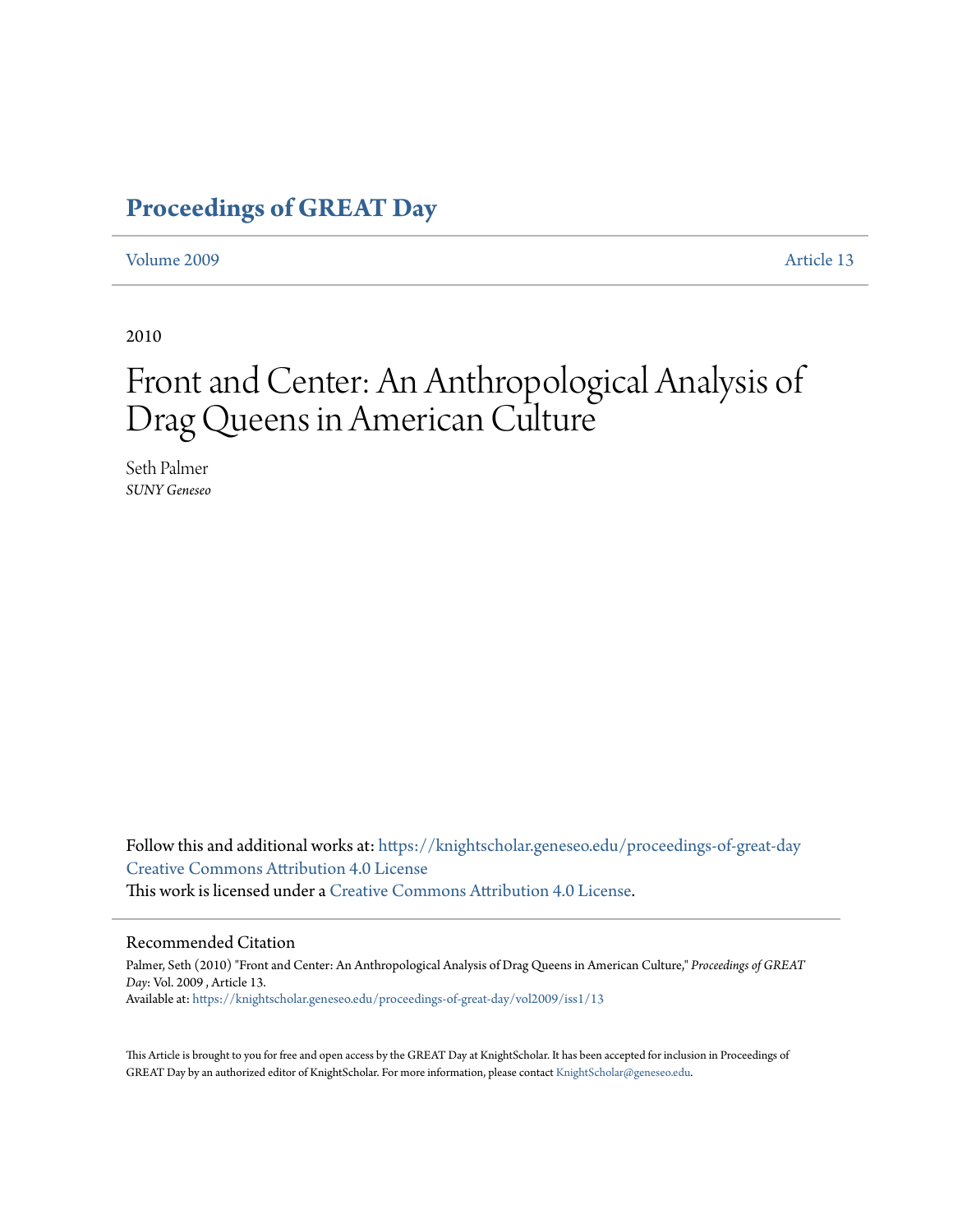# Submitted by Seth Palmer Front and Center: An Anthropological Analysis of Drag Queens in American Culture



*In imitating gender, drag implicitly reveals the imitative structure of gender itself – as well as its contingency. Indeed, part of the pleasure, the giddiness of the performance is in the recognition of a radical contingency in the relation between sex and gender in the face of cultural configurations of casual unities that are regularly assumed to be natural and necessary (Gender Trouble, 187).*

*The idea of society is a powerful image. It is potent in its own right to control or to stir men to action. This image has form; it has external boundaries, margins, internal structure. Its outlines contain power to reward conformity and repulse attack. There is energy in its margins and unstructured areas (Douglass, 137).*

 As the discipline has been institutionalized, anthropology within the academy has traditionally focused on the study of what "the West" considers to be the exotic, the strange, the weird, and the odd. In the late  $19<sup>th</sup>$  and early  $20<sup>th</sup>$  centuries, anthropologists were interested mainly in claiming "a people" (often considered primitive) from which they could develop a professional career and academic prestige; for Malinowski it was the Trobriand Islanders, for Boas it was the Kwakiutl, and for Lewis Henry Morgan it was the Iroquois. Such attitudes today are highly criticized within

the discipline for being paternalistic, if not blatantly racist. The process of creating the "other," however, continues today both inside and outside of the university, creating a need for scholars to deconstruct the very categories that are meant to define and constrain individuals within specific cultural groups.

 In my research on drag queens in contemporary American culture, I have been interested in finding a language with which to deconstruct the institutionalized gendered and sexualized categories imposed on individuals in American society. I have been largely unsuccessful in this endeavor. Rupp and Taylor had the same struggle in their research on drag queens in Key West: "Although we argue that drag queens and drag performances break down the boundaries between woman and man, gay and straight, we continue to use these categories, however flawed they might be to identify people. In part, the language gives us no choice" (Drag Queens, 5). The Sapir-Whorf hypothesis, developed by Edward Sapir and Benjamin Whorf, speaks to the fact that as individuals whose cognitive categories are influenced by a specific language, anthropologists themselves have difficulty in discussing concepts that exist beyond the bounds of their own culture. How can I, as a native English speaker, examine concepts of gender that go beyond "male" and

1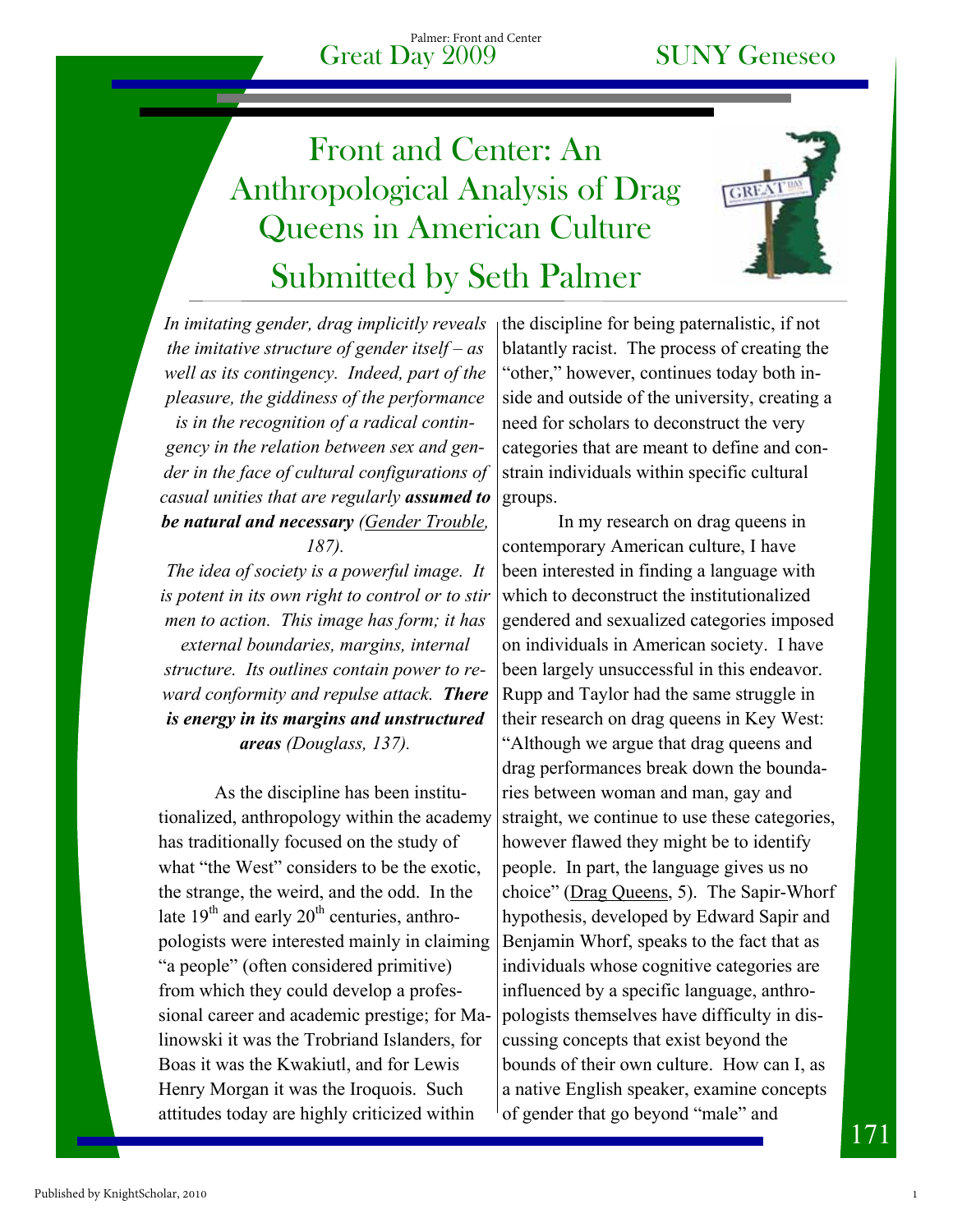"female?" Despite the difficulty of the task, new linguistic terminologies will have to be created to discuss diverse gendered and sexualized identities given the genderqueer and androgynous identity movement within the queer community today. Because of such movements, it becomes increasingly apparent that standard conceptions of gender and sexuality no longer have complete control over the contemporary American populace.

 My study of drag queens in American culture has been made increasingly relevant over the past few months as queer voices have continued to contest the oppressive sexist and homophobic structures of American society. The following are just of few of the issues that have challenged the normative gendered and sexualized structures in the United States. Most obviously, the November 2008 elections led to many important political decisions for the LGBTIQ community across the country. Proposition 8 in California passed this November, prohibiting gay marriage in the state. Similar measures were passed in Florida and Arizona. Act 1, which passed in Arkansas, prevents gay and lesbian parents (or even unmarried heterosexual couples) from adopting children. Similar measures are already in place in Utah and Mississippi, for example. During the 2008 Presidential campaign, the celebrated (and reviled) political candidates Sarah Palin and Hillary Clinton both fought for the seats of the Vice President and President, respectively. The film *Milk*, describing the politician and community organizer Harvey Milk's rise to power and assassination won two Academy

Awards. Katy Perry's hit single "I Kissed a Girl" topped the Billboard Top 100 chart last summer, and was nominated for Favorite Song at the 2009 Kid's Choice Awards. Ironically, Perry's mother, an Evangelical Christian Preacher told the press that: "I hate the song. It clearly promotes homosexuality and its message is shameful and disgusting…I can't even listen to that song…when it comes on the radio I bow my head and pray" (Lyons, 1). The LGBTIQ community was further angered by the selection of Reverend Rick Warren to give the benediction at President Obama's inauguration: "In a recent interview with the Web site Beliefnet, Mr. Warren said that allowing same-sex couples to marry was no different from allowing a brother and sister to marry" (Zeleny, 1). More locally, on September  $30<sup>th</sup>$  an anti-gay demonstration on the College Green at the State University of Geneseo, approved by Campus Scheduling, made people again question the limits of the First Amendment. The approval of a gender -neutral housing option on-campus at the State University of New York at Geneseo represents the gendered revolution that is taking place on college campuses nationwide. An article in the *Lamron*, Geneseo's college newspaper, recognizes that: "The current housing form, which requires all incoming freshmen, even those who may not match a socially-defined gender or biological distinction, to identify themselves as 'male' or 'female.' The new housing project will attempt to resolve that issue" (Cioffi, 1). Even the debate over the curriculum at the State University of New York at Geneseo is in part concerned with the representation of women and sexual minorities. In his letter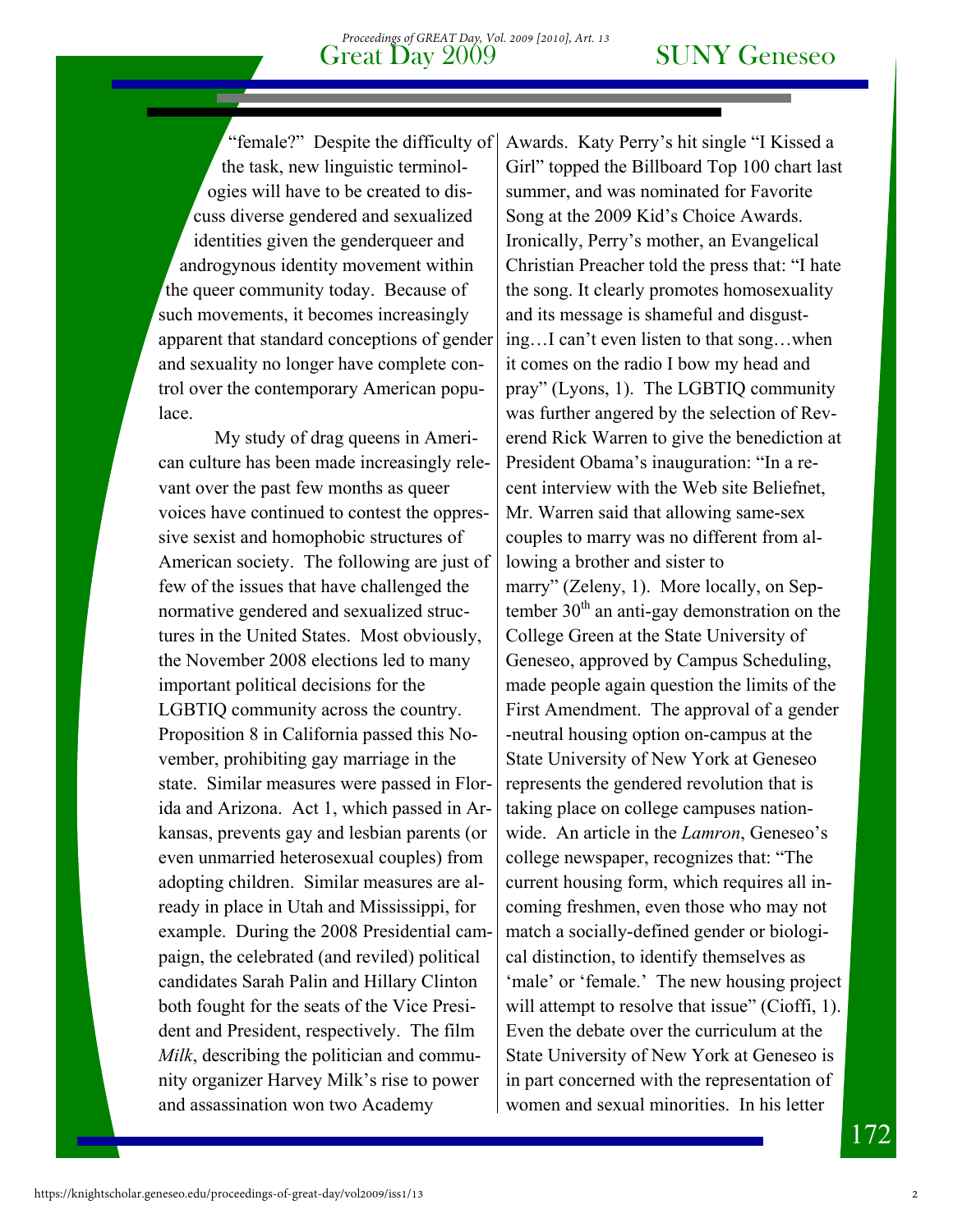to the Curriculum Review Task Force, concerning the debate over the Western Humanities course, Professor Walter Soffer argues that: "the humanities is the study of the great books left behind by the greatest minds" (1). Similarly, Professor Larry Blackman writes: "The required works in Western Humanities I and II are not considered great because they were written by white males. They are great books that happen to have been written mostly by white males" (2). In other words, it is just coincidence that all of the best works of literature, philosophy and history were written by male -bodied persons. These learned individuals fail to recognize the social structure in which these "great minds" were writing; they do not ask how it came to be that such males acquired the resources needed to be able to freely philosophize day and night. Who washed their dishes? Who scrubbed their floors? Who cooked their meals? Even in the setting of the university, often considered to be one of the most liberal institutions in the United States, a male-dominated, heteronormative discourse can run uncontested. Underneath all of these issues, of course, lies the problematic status of biological women and sexual minorities in the American political sphere. Is a woman capable of being the President or Vice President of the United States? Should it be legal for two men to be married and thus be privy to the same rights afforded to married heterosexual couples? Are two mothers, two fathers, or even an unmarried heterosexual couple capable of raising foster children? What these questions do not address, of course, are the arbitrary gendered and sexualized categories that

the American populace uses from which to base their opinions. Such conceptions of "male" and "female," then become important signifiers in political decisions in the United States. The performances of drag queens speak directly to these sociallyconstructed categories, and have important literal and symbolic relevance in the larger arena of American politics.

Throughout this paper, the term "queer" will be used to encompass the whole LGBTIQ (Lesbian, Gay, Bisexual, Transgender, Intersex, and Queer) community. The word "queer" in academia and popular culture is used to reclaim a term that was once used against the community. The term is not accepted by all members within or outside of the community, and its use continues to be controversial. I use the term as a way to find unity amongst a highly diverse group of individuals that have many important shared experiences; the term is not being used in a derogatory sense.

In studying drag performance in American culture, I have been careful to contextualize the experiences of people who perform in drag as an extremely diverse group of individuals who are beyond the limits of any single anthropological interpretation. As my informant Champagne stated: "People try to put you in a box, and I don't like to be in a box – I'm claustrophobic." Additionally, my analysis not only acknowledges, but heavily emphasizes, the power structure that attempts to control the lives of those individuals who defy culturallyacceptable gender practices. Indeed, given the history of queer peoples living in the United States, drag should be seen partly as an act of resistance to social norms,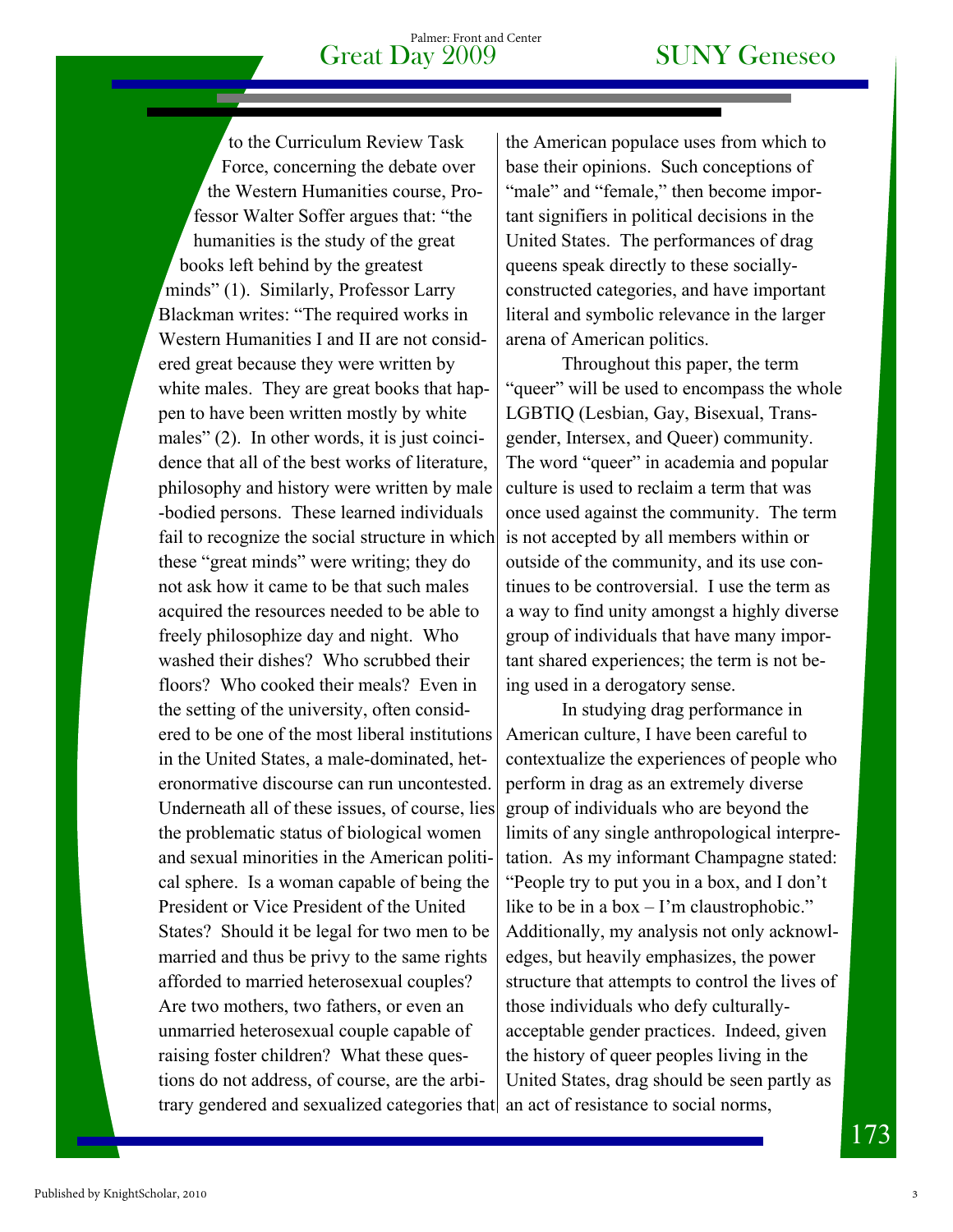although this by itself would be a very simplified explanation. In this paper, data collected from literature, fieldwork experiences, interviews, film, and social networking and video sharing websites will be utilized to examine the meaning of drag and the lives of those who perform in it. Literature read and analyzed for this study included the cultural history of drag performance, contemporary gender theory, and the anthropological literature on drag and queer communities in the United States. Fieldwork was conducted by watching drag performances at a small gay bar in Rochester, NY; interviews were conducted with a few select drag queens, and a focus group discussion on drag was held with a group of young queer college students. Additionally, I studied representations of drag queens in popular American culture to gain an understanding of how the perception of drag queens has, and has not, changed over time. Finally, I reviewed the personal pages of drag queens on video sharing websites (such as www.youtube.com) and social networking websites (such as www.facebook.com and

www.myspace.com). This paper is a multidisciplinary piece that attempts to contextualize the experiences of drag performers in the United States, and most importantly, celebrates them as a people worthy of study.

Recently, representations of drag performances have entered into mainstream American culture through the cinema, including such films as Priscilla, Queen of the Desert, Torch Song Trilogy, Tootsie, Victor/ Victoria, Birdcage, Mrs. Doubtfire, The Crying Game, Connie and Carla, and To Wong Foo, Thanks for Everything! Julie Newmar.

Such representations of drag performance in popular culture have changed dramatically over time, with one of the most iconic, yet highly problematic, representations of drag appearing in the 1959 film Some Like it Hot. Many older films that portray characters in drag, such as Some Like it Hot, feature heterosexuals who cross-dress in order to hide their identity and/or enter spaces that they would otherwise be barred from. In newer films, characters identified as "drag queens" are at times used as an exotic feature to draw in the audience's interest; in other cases, however, they are painted as multidimensional characters, as seen in Torch Song Trilogy. Overall, representation of drag performances in film often appear as one of two extremes, either in the form of light-hearted comedies or violent thrillers, typically involving the police force.

This winter, LOGO (an American cable channel with programming that targets the LGBTIQ community) began airing Ru-Paul's Drag Race, a reality TV show in which drag queens compete to be reigned in as the ultimate diva. With LOGO being available in an estimated 35 million American homes, the concept of the drag queen is no longer relegated to liberal, urban, industrialized environments on the American landscape. Increasingly, Americans outside of the LGBTIQ community are being confronted with drag performances through print media, television, film, and cyberspace. Additionally, as members of the queer community continue to feel more comfortable challenging gender norms in the public sphere, American society will be forced to address those individuals who, while previously confined to the margins, are now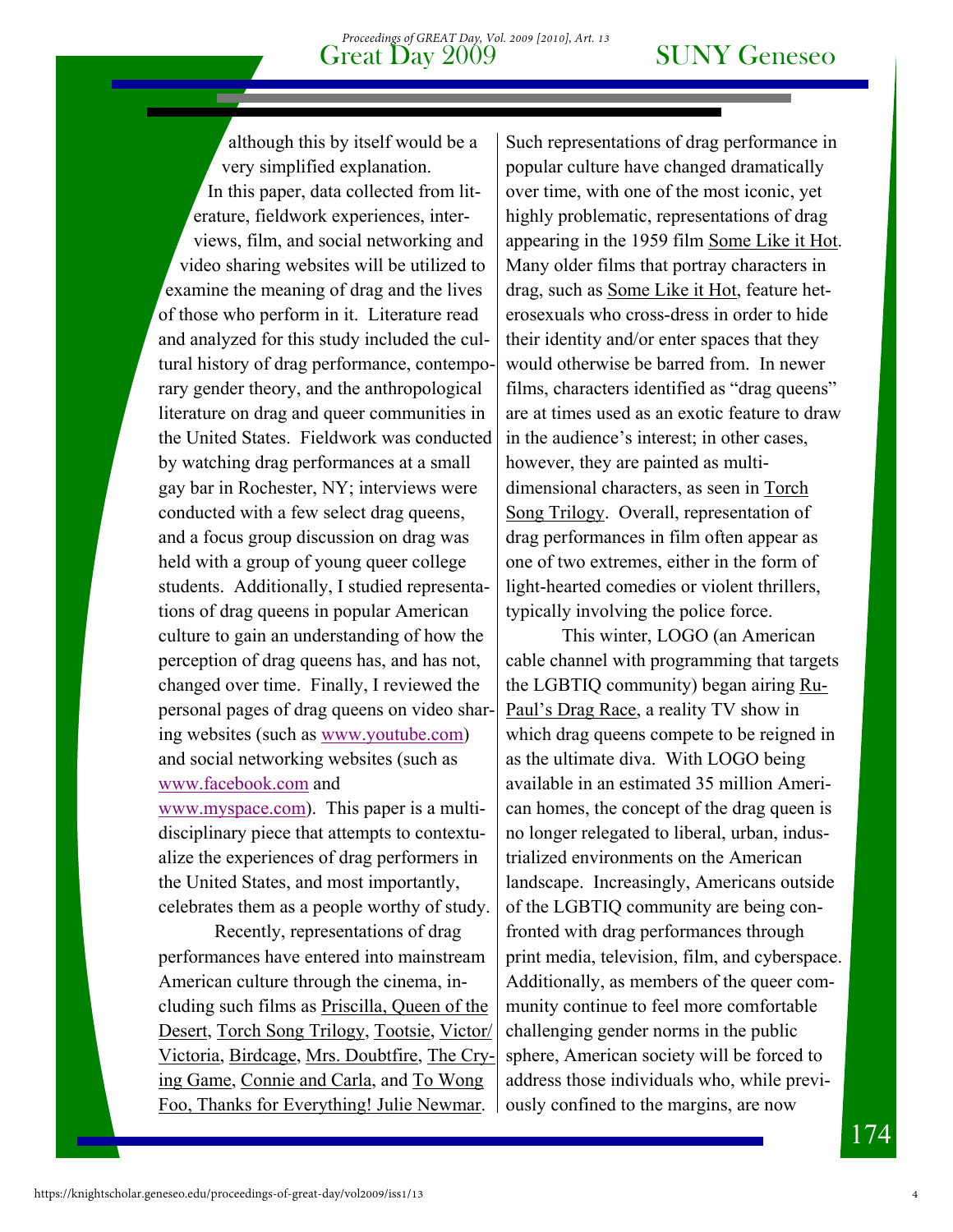# fighting for inclusion in the center. *Theoretical Orientation*

 The new anthropology of genders and sexualities is a dynamic subdiscipline that integrates theory from the interdisciplinary fields of queer and performance studies, and in part focuses on what anthropologist Rosalind Morris defines as "institutions of ambiguity." Such institutions highlight the importance of understanding gendered and sexualized categorizations as cultural constructions embedded in a specific historical, spatial and cultural context. The primary theoretical perspective used in this study was Judith Butler's concept of *gender performativity.* By linking performance studies to the existing literature on the anthropology of genders and sexualities, one can critique the gender binary as a social construction that is performed, and more importantly, one can understand "normative genders and sexualities" as performances in and of themselves. Morris recognizes the fecundity of a performative analysis of genders and sexualities in the house of anthropology:

The anthropology of gender is emerging under the influence of performance theory resists such conflations, however. Instead, it is concerned with the relationships and dissonance between the exclusive categories of normative sex/gender systems and the actuality of ambiguity, multiplicity, abjection, and resistance within these same systems. Oscillating between a desire to unseat the hegemony of sexual dichotomies in the modern West through exemplary counter-example and a

yearning to locate resistant practices in non-Western systems, much of the new anthropology of gender seeks… examples of "institutional transvestism" such as the *berdache* of North America, the *hijra* of Inda, or the *kathoey* of Thailand (570). By studying the gendered performances of drag queens, therefore, one can understand the gendered performances that all people in all cultures enact on a daily basis. Gender, then becomes something very fluid: "Butler argues that gender is not a fact or an essence, but a set of acts that produce the effect or appearance of a coherent substance…Butler goes further than this when she argues that, although gender is a set of acts, it works and derives its compulsive force from the fact that people mistake the acts for the essence and, in the process, come to believe that they are mandatory" (Morris, 572-573).

My analysis of drag performance in American culture has led me to recognize that all gendered performance is inherently a drag performance in and of itself. This theoretical conclusion is by no means original. Other gender theorists have been drawn to this conclusion as well. Morris comments on this perspective:

When theorists of gender performativity say that all gender is a form of drag, they mean that, like drag, the Western system of compulsory heterosexuality is a set of limitations. What is being imitated is the ideal of binary difference, a difference that only prescribes social roles but also is supposed to determine sexual desires…In this context, cases of third genders and/or institutionalized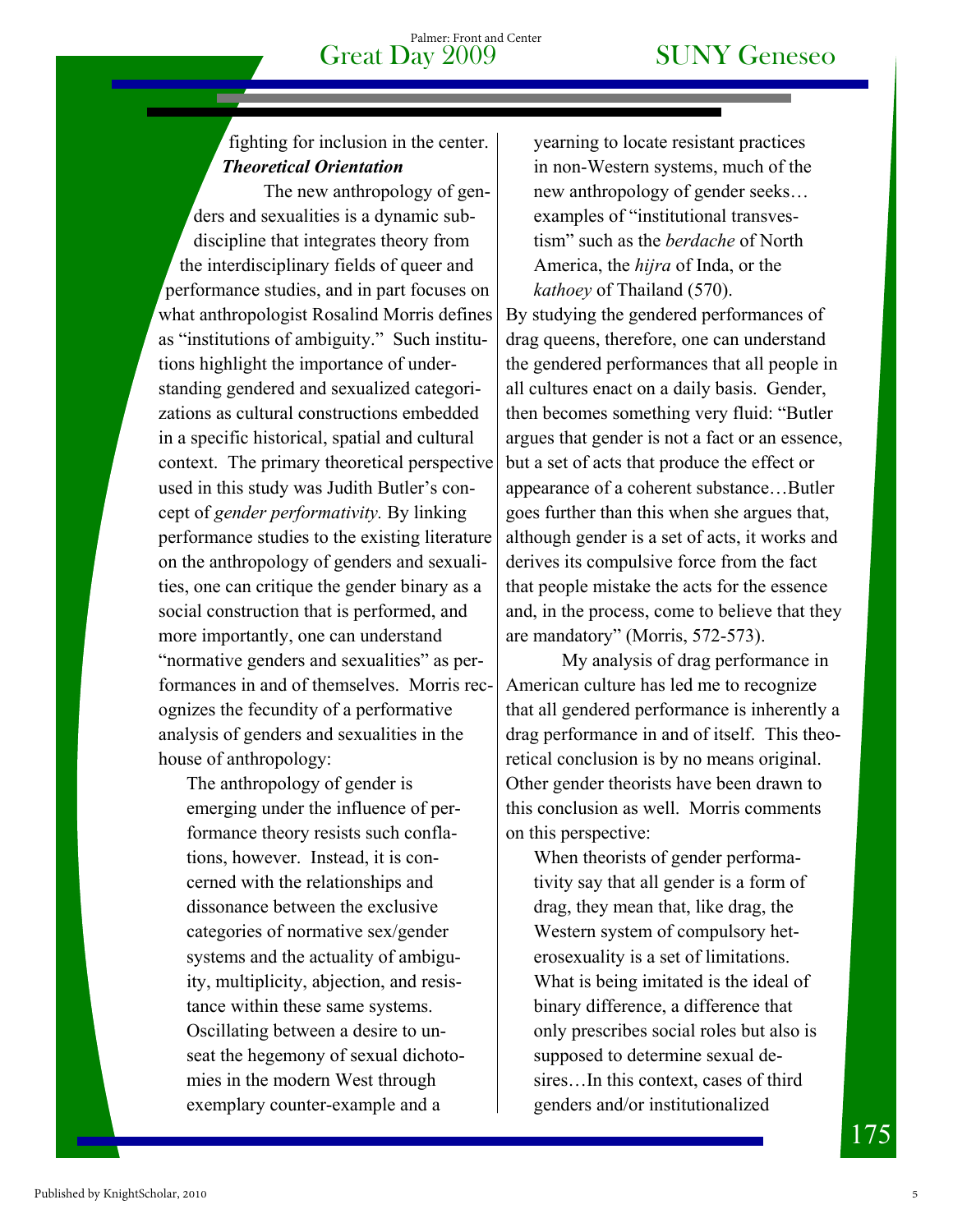tranvestism can be treated as framed examples of the performativity that underlies the entire logic of binary sexuality (580).

In fact, in the documentary *Judith Butler: Philosophical Encounters of the Third Kind*, Butler notes that the strict male and female gender norms of Hollywood in the 1950s and 1960s prompted her to write Gender Trouble in order to make sense of these exaggerations (Zadjermann). Through recognition of the fact all gendered performance is drag, one can create a dialogue that does not relegate such examinations to a queer, or often "othered" population. Veritably, the power of an analysis of drag performance comes not only from the fact that it is part of a queer sub-culture, but that such performances critique all gendered spectacles as institutionalized acts with little biological import.

It is also important to note that within queer performances one is always in a state of perform*ing*; that is to say, one is always being critiqued, analyzed, and judged for the gendered and sexualized performances that they are producing on the stage and in the street. In an interview for a documentary on Judith Butler, Butler herself notes that while Simone de Beauvoir argued that one is not born a woman, but becomes a woman, she believes that one is always *becoming* a woman (Zadjermann). Thus, she emphasizes the continued performative nature of gender as something that continues throughout one's lifetime and does not end when the curtains fall. The anthropologist, however, must try to interpret such performances from both the perspective of the audience member and of the performer, both of which are highly diverse groups within themselves. Analyzing both the audience

and the performer allows the anthropologist to understand how space, behaviors, and ideologies are negotiated on and around the stage. Audience members come to drag performances primarily for entertainment, while drag queens perform primarily for economic reasons. However, the interactions and relations between performer and audience member are far more diverse and dynamic than this generalization.

# *Historical Roots of Drag Queens*

Historical particularlists, who set the foundation for American anthropology in the early  $20<sup>th</sup>$  century, believed that cultural anthropologists should study each culture as its own entity, with its own particular history and developmental trajectory. Following in this tradition, I believe that it is important to study the history of drag from its beginning in Great Britain to its current form in the United States in order to understand contemporary drag queen performance in American culture. It is clear that contemporary drag performance has borrowed from cultures other than those that existed in Great Britain (or continental Europe); however, the history of drag performance is mainly rooted in gendered performance on the European stage. Contemporary drag culture in the United States has only more recently been influenced by the diverse ethnic groups that make -up the American social landscape.

From a European perspective, crossdressing was essential in British theater because of a restriction against biological women from acting on the stage. Because of this social fact, certain actors would consistently play the role of women onstage and would work to perfect their own gender performance. Baker notes that these actors were usually young boys who "would be expected to lead a strange and somewhat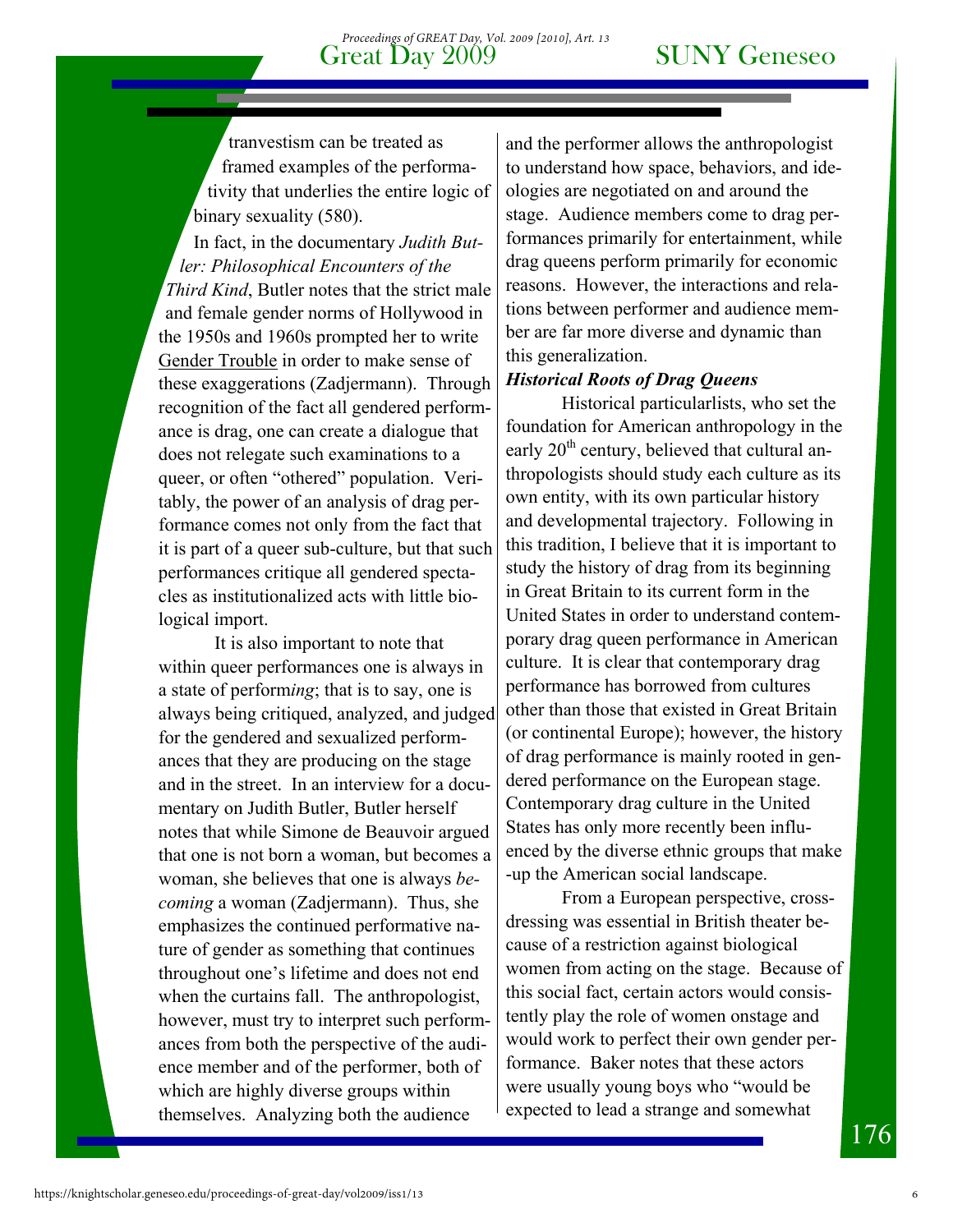dubious life. He would be trained to dress up daily as a fascinating young woman and parade before the rowdy populace in the dangerous and insalubrious atmosphere of the public playhouse" (66-67). After Charles II introduced women onto the stage in England, it became less popular for men to play the role of women:

For this is what ultimately happened to the last of the female impersonators. They ceased to impersonate on the refined, serious level that derived from the Elizabethan period and began to burlesque their female roles. As they became less in demand, so their parts got shorter and they tended to make them comic. One, a man called Lacy, became famous for his burlesque of female characters and here we may discern the beginnings of the pantomime dame tradition as we see it today (Baker, 103).

While the sexual orientation of these early female impersonators is not entirely clear, Baker notes that "two of the most famous were widely known to be homosexual. They were Ernest Boulton and Frederick William Park and both are dealt with quite fully in a collection of essays called The Sins of the Cities of the Plain, a survey of homosexuality in London published in 1881" (123).

Throughout the  $19<sup>th</sup>$  Century in the United States, male-bodied drag performances were enacted by men who were perceived to be heterosexual. Their performances were purely comedic, and not meant to address political concerns or alternative genders or sexualities. Later it entered into the theatrical arenas of burlesque and vaudeville at the turn of the twentieth century. Such performances were sexually-suggestive, and

had an important comic element to them as well: "as the nineteenth century began, men in women's clothes on the professional stage were, with rare exceptions, dame comedians" (Chauncey, 295).

It is not until the rise of American industrial urban environments that a visible gay culture emerges. George Chauncey, a scholar of gay and lesbian histories in the United States, notes how the presence of a visible queer culture on the American landscape only became possible after a period of urbanization:

In his hometown he had needed to conform at all times to the social conventions of the community, for he had been subjected to the constant…surveillance of his family and neighbors. But in the city it was possible for him to move between social worlds and lead a double life: by day to hold a respectable job that any queer would have been denied, and by night to lead the life of a fairy on Bowery…The complexity of the city's social and spatial organization made it possible for gay men to construct the multiple public identities necessary for them to participate in the gay world without losing the privileges of the straight: assuming one identity at work, another in leisure; one identity before biological

kin, another with gay friends (133). Writing in 1972, the anthropologist Esther Newton similarly noted that: "Homosexual communities are entirely urban and suburban phenomena. They depend on the anonymity and segmentation of metropolitan life" (21). Chauncey also highlights the experiences of biological men who perform as women in certain social environments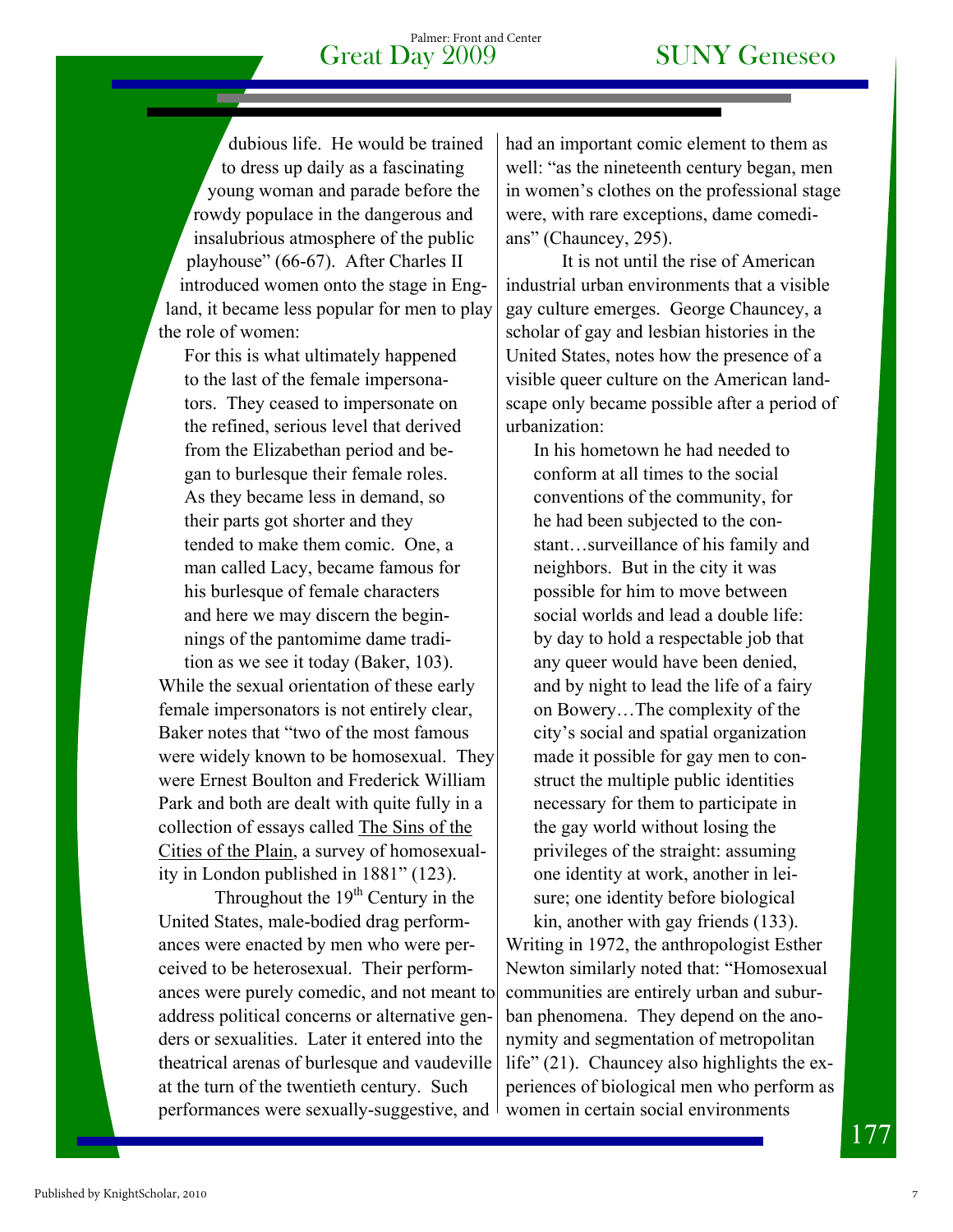during the turn of the  $20<sup>th</sup>$  century. Such environments included, but were not limited to, public parks, streets, bars, and prisons. Such men were labeled fairies, and "were the most famous symbols of gay life, and the impression of that life they conveyed was reinforced by the countless other effeminate men who were visible in the streets of the city's working-class and amusement districts in the early decades of the century" (Chauncey, 47). Such men could be identified by "a limp wrist or an exaggerated, swivel-hipped, mincing walk – known as 'swishing' in the gay world [something that] was regularly caricatured on the vaudeville stage and occasionally seen on the street as a sign of the 'true' fairy" (Chauncey, 55). Like contemporary drag queens, "The fairies reaffirmed the conventions of gender even as they violated them: they behaved as not man should, but as any man might wish a woman would" (Chauncey, 57). The Bowery, a small neighborhood in Manhattan, was an important geographic space for the developing gay culture in New York City. According to Chauncey,

The 'female impersonators' on display at the Bowery resorts were the most famous symbols of gay life, and the impression of that life they conveyed was reinforced by the countless other effeminate men who were visible in the streets of the city's working-class and amusement district in the early decades of the century (47).

While the fairies may have been marginally accepted in very specific urban spaces such as the Bowery, they were first and foremost defined by their pathology. Up until 1973, homosexuality was considered a psychological disorder in the United States. Sexologists, beginning around the second-half of the nineteenth century, created an understanding of homosexuals as "inverts," meaning that male homosexuals had a feminine spirit, thus explaining why they could be attracted to men. Likewise, female homosexuals had a masculine spirit, thus explaining why they were attracted to other women. In other words, the medical community reinforced compulsory heterosexuality because biological men could only be attracted to other biological men because one of them was internally a woman (in male-male sexual encounters at this time, men taking the active role were not perceived of as a homosexuals, but as "perverts" who were conventionally masculine men with a "perverted" sex drive). During this time period, the male homosexual was a marked individual. According to Foucault, he "became a personage, a past, a case history, and a childhood, in addition to being a type of life, a life form, and a morphology, with an indiscreet anatomy and possibly a mysterious physiology. Nothing that went into his total composition was unaffected by his sexuality" (43). Gay men, then, would often perform in a "feminine" manner to identify themselves as homosexual to others. As Chauncey notes: "gay men pursued a variety of strategies as they negotiated their presence in the city's restaurants, cafeterias and speakeasies. Some of them boldly claimed their right to gather in public, speaking loudly about gay matters, dancing with their friends, even putting on a 'show' for the other customers of them" (176). This gendered performance would be an important step in the development of a drag queen identity.

After the turn of the twentieth century, however, male-bodied drag performances became increasingly common in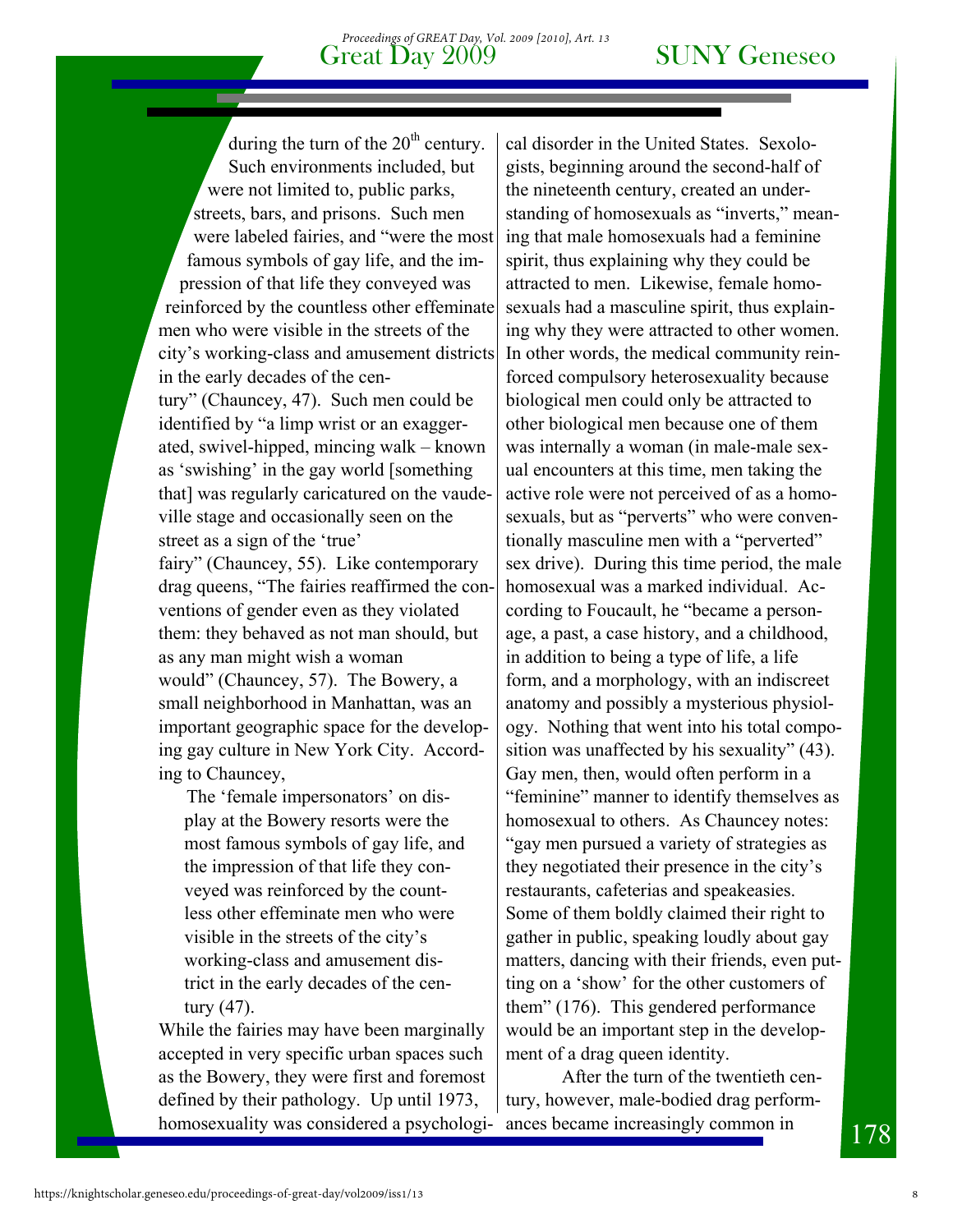urban areas dominated by gay culture. Particularly during the Prohibition Era in the 1920s, drag balls and performances by female impersonators became increasingly visible within the gay world of New York City. The Pansy Craze, which hit New York City just prior to the Prohibition era, embodied this cultural movement. Upper-class heterosexual residents of New York went "slumming" during this time period in American history to listen to African-American jazz performances; they would also go to watch male homosexual performances on stage. Chauncey notes the connection between these two voyeuristic pursuits:

"The efforts of nightclub impresarios to cultivate and respond to the growing fascination of white middle-class club goers with African-American jazz and performance is the best-known aspect of this phenomenon, and in many ways the 'Negro Vogue' of the mid-twenties set the stage for the pansy craze that soon followed it…If whites were intrigued by the 'primitivism' of black culture, heterosexuals were equally intrigued by the

'perversity' of gay culture" (309). Pansy acts were performances given by highly effeminate homosexual men who performed their sexual orientation on stage, again often to heterosexual audiences. Sometimes, however, such performers identified as heterosexual. Chauncey these performances to blackface, characterizing them as "straight actors putting on drag or stereotypical mannerisms to mimic and ridicule gay men, to the hoots and jeers of an antigay audience. This buffoonery became a standard feature in the burlesque and highclass cabaret venues alike, which reinforced the dominant public image of homosexuals" (310). They were incredibly popular, and embodied the daring sense of rebelliousness that accompanied the illegal consumption of alcohol. Performers such as Gene Malin became famous for their pansy acts in New York City.

After the stock market crashed in 1929 and the Great Depression Era loomed over American society, drag performances, and gay and lesbians and cultures in general, fell under increasingly heightened scrutiny: "The revulsion against gay life in the early 1930s was part of a larger reaction to the perceived "excesses" of the Prohibition years and the blurring of the boundaries between acceptable and unacceptable public solidarity" (Chauncey, 353). Gay and lesbian bars were routinely raided by the police; if an individual should be arrested not only would they serve a sentence, but their names would be placed in the newspaper, often leading to loss of employment or familial ties. In fact, by 1931 "several of the city's newspapers began a campaign against clubs featuring female impersonators…on the night of January 28, 1931, they [the police] raided the Pansy Club on West Forty-Eighth Street and the Club Calais at 125 West Fifty-First Street." The next day, Police Commissioner Edward Mulrooney announced: "There will be a shake-up in the night clubs, especially of those which feature female impersonators" (Chauncey, 331). Laws were passed across the country that required individuals to wear at least five articles of clothing that matched their biological sex. According to Senelick, even in New York and San Francisco in the 1960s, drag remained illegal (384). Such actions were a way of reinforcing the very hegemonic structure that prevented drag performances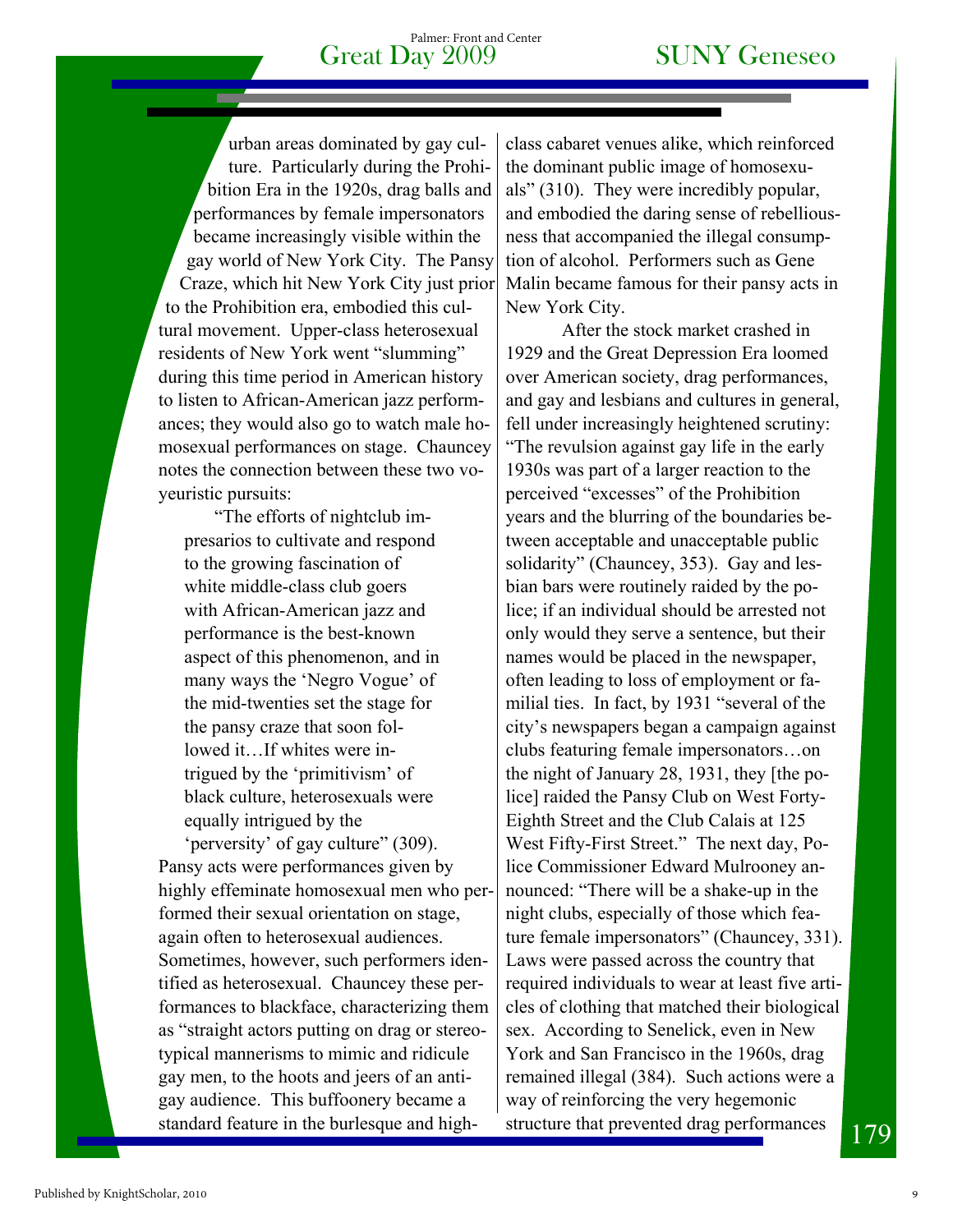from entering mainstream culture: "Prohibition culture had allowed gay visibility to move into the center of New York's most prestigious entertainment district, but in the early thirties, the authorities were determined to return it to the city's periphery" (Chauncey, 333). Ironically, however, police attempts to restrict gay and lesbian cultures forced them to perform as homosexuals themselves: "Since the cops often went over on the ferries posing as homosexuals, the ferry owners always knew when raids were coming, said Ken Stein; the cops absurdly wore perfume and dressed inappropriately" (Cherry Grove*,*  193). In 1939, the Jewel Box Revue opened in Miami. This would soon become the most famous drag venue in the United States. However, "although it originated in a gay bar and was managed and staffed entirely by homosexuals, the Jewel Box Revue was geared for straight audiences, aiming to win acceptance through comedy (Senelick, 380). As the first interracial drag club, the Jewel Box Revue broke ground for future performances to challenge restrictive legislative policies, and to create a more open (although still closeted) dialogue about pluralism in American culture.

Following the larger trends of drag queen performance in the United States, performances prior to the disco era were usually meant to impersonate famous female figures, or they were completely comic in nature. Teri Warren, a drag queen who performed on Fire Island, told Esther Newton that: "when I first arrived out here, drag was not drag per se. Drag was a hairy chest, hairy arms, moustache…which is commonly known now as 'gender fucking'…and I was-

n't into that form of drag, so I stood in the background" (Cherry Grove*,* 174). With the disco era came the concept of glamour drag that differed from previous drag queen performances: "In most glamour drag the performer simply mouthed, or 'lip-synced' to the words of a recorded female vocalist. When they did comic drag, working-class men tended toward broad and vulgar sight gags and very explicit sexual suggestions which offended conservative Grovers" (Cherry Grove, 174). Newton asserts that drag played an important role in allowing residents, particularly gay men, to claim a territory as their own: "After 1950, witty repartee, parody, double-entendre, and gender reversal were used ever more openly and boldly to create a 'gay reality' – not only an escape from heterosexual domination on the mainland, but an evolving subculture in which camp was the norm" (Cherry Grove, 75). Due to constant police raids and the physical dangers of performing in drag in a public space, gay men would often restrict such performances to private spaces. House parties, and particularly tea parties, were a popular venue for such performances: "Besides theatrical productions… theme parties were the most important venues of camp representations" (Cherry Grove, 77). Thus, drag performances were (and are) enacted in private spaces to create social solidarity amongst members of the queer community.

The cultural mosaic that makes up the United States is not restricted to a European past, despite what much scholarship may suggest. While it is not completely clear what impact Native Americans, African Americans, Latino Americans, and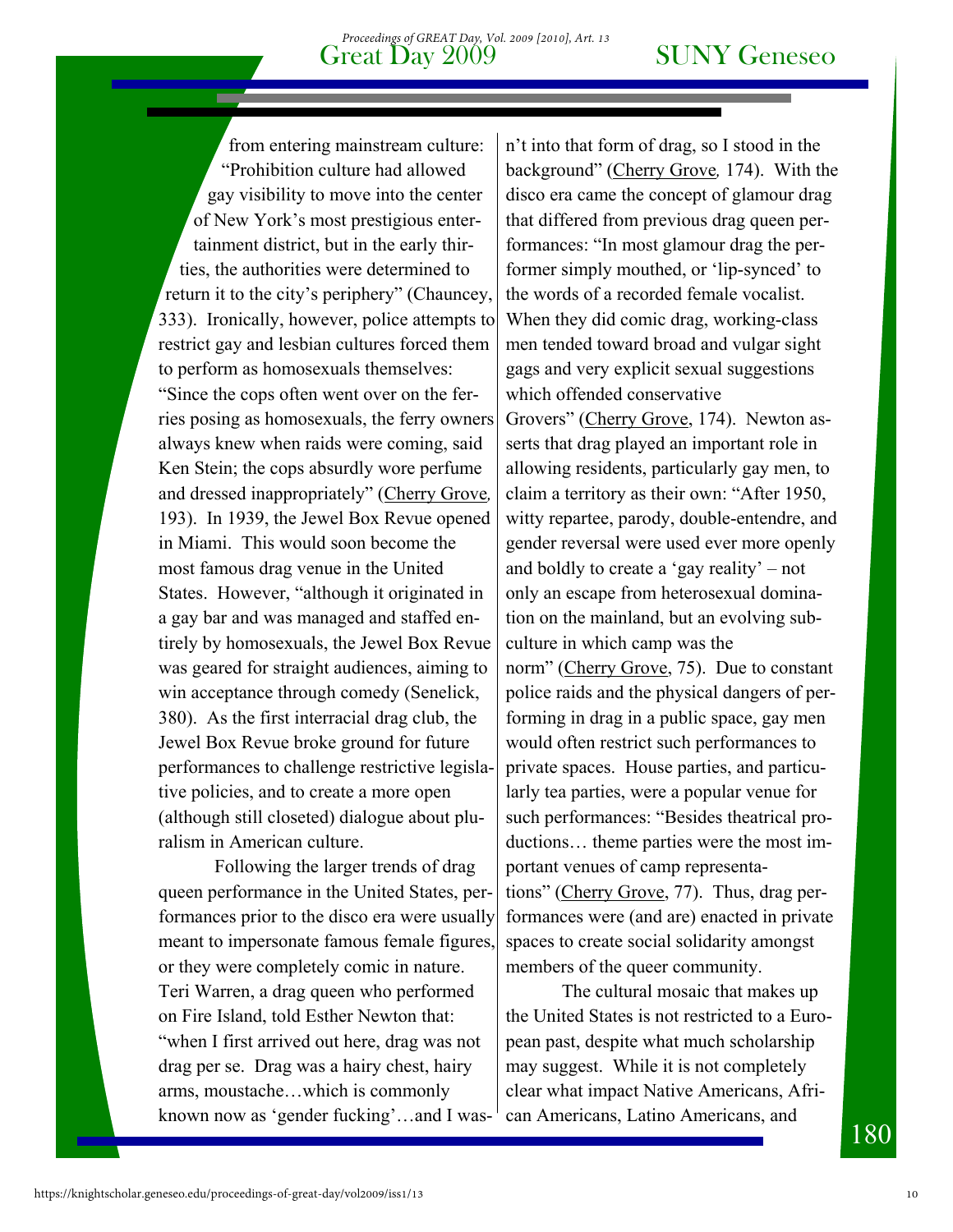Asian Americans have had on the historical evolution of the "drag queen" in the United States, it is obvious the concept of the "drag queen" has been appropriated and altered within communities of color. Another section of this paper will be devoted to how drag queen performances are "racialized" on the stage.

# *Drag Queens as "Other"*

As individuals with an unconventional gender performance, drag queens face stigma both outside of and within their own sub-culture. Representations of drag in film often reflect this stigmatization. In The Adventures of Priscilla, Queen of the Desert, for example, one queen, Tick, faces a difficult struggle of revealing his real identity to his son. Another drag queen, Bernadette, faces heckling from the other queens because she identifies as transgender. The three drag queens face violent, homophobic attacks in the Australian outback, and struggle to survive in a hate-filled social environment (The Adventures). In To Wong Foo, Thanks for Everything! Julie Newmar*,* three drag queens must go on the run in order to escape the grasp of an angry, homophobic local law enforcement official (To Wong Foo). Even today, some drag queens continue to have an uneasy relationship with the police force. Champagne, a drag queen from Schenectady, New York, noted that she was pulled over by a police officer while she was riding in her friend's car in drag. Her friend driving the car, David, was also dressed in drag. Champagne stated that when David stuck his head out to talk to the cop she thought: "we're all going to jail." After being pulled over, the officer made

them wait in their car for an extended period of time while other police cars drove past and flashed their spotlights in the car. Finally, the policeman came back to the vehicle and said "okay, you can go now" while laughing at David, Champagne, and their friends. In response to these kinds of interactions with the police, Champagne said "you let it roll off your back and move on." Narratives on drag queens in American culture often focus on their marginalization, and the inability of society to accept them for who they are.

Oppressed groups often feel quite free to oppress others, and the same is true within the queer community in the United States. David Valentine, an anthropologist who specializes in transgender studies, notes how many queer rights organizations have mainstreamed their goals "at the expense of representing non-'respectable' gay men and lesbians – drag queens, butch women, effeminate men, and the leather community – implicitly marking 'gay' as white, middle class, and gender normative" (227). Rupp and Taylor concur, stating: "From the assimilationist 'We're just like you' tendency of gay and lesbian activism, from the homophile movement of the 1950's to the present, drag queens have been an embarrassment" (Drag Queens, 185). Like drag queens today, certain gay American men in the first half of the  $20<sup>th</sup>$  century felt angry towards fairies for embodying the stereotypes that society placed on male homosexuals. Chauncey notes that:

The resentment many gay men felt toward the fairies, though, may have resulted as much from the affinity they felt with them as from the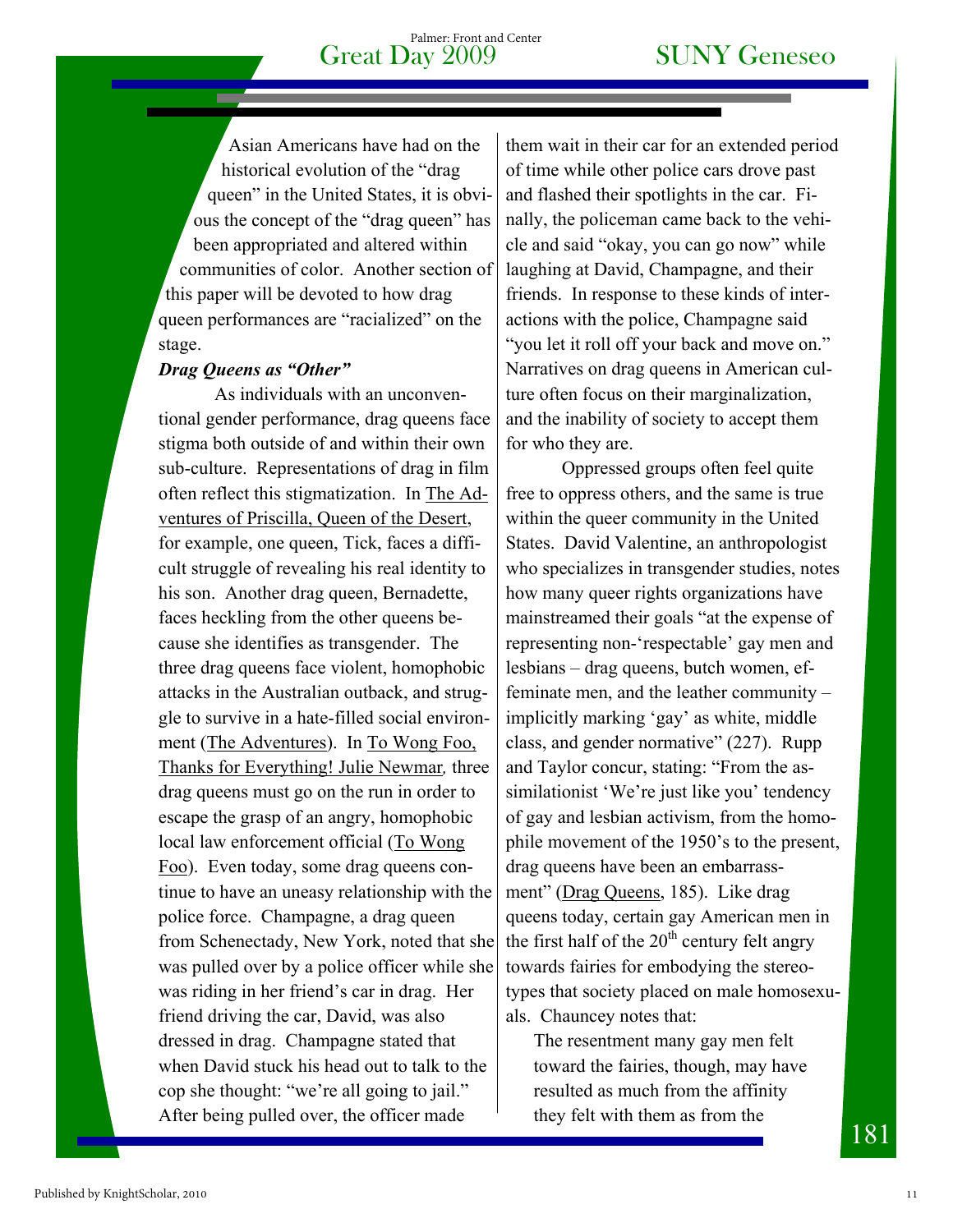affinity they felt with them as from the difference in their styles. The fact that many men referred to 'flaming faggots' or 'swishes' as 'obvious types' or 'extreme homosexuals' suggests the extent to which they saw themselves as part of a continuum linking them to the public stereotype, a continuum on which they represented merely a 'less extreme' form of the fairy  $(104)$ .

In her research on drag culture in the 1960s, Esther Newton also found that drag queens were stigmatized within the community: "For instance, female impersonators are considered by most homosexuals to be too overt. They are consistently placed on the low end of the continuum of stigmatization, and one of the first things that female impersonators must learn is not to recognize anyone on the street or in any other public place unless they are recognized first" (Mother Camp*,* 25). Newton goes on to note that:

The drag queen symbolizes all that homosexuals say they fear the most in themselves, all that they say they feel guilty about; he symbolizes, in fact, the stigma. In this way, the term 'drag queen' is comparable to 'nigger.' And like that word, it may be all right in an in-group context but not in an out-group one. Those who do not want to think of themselves or be identified as drag queens under any circumstances attempt to disassociate themselves from 'drag' completely. These homosexuals deplore drag shows and profess total lack of interest in them.

Their attitude toward drag queens is one of condemnation combined with the expression of vast social distance between themselves and the drag queen. Other homosexuals enjoy being queens among themselves, but do not want to be stigmatized by the heterosexual culture. These homosexuals admire drag and drag queens in homosexual contexts, but deplore female impersonators and street fairies for 'giving us a bad name' or 'projecting the wrong image' to the heterosexual culture. The drag queen is definitely a marked man in the subculture (Mother Camp, 104). During this same time period on Fire Island, Newton notes that the social stigma of being a drag queen made it difficult for them to support themselves economically: "The poorest and least accomplished as performers or those with drug habits turned to hustling, which compounded their stigmatization; many of the more ambitious and talented became hairdressers as the only legitimate employment that would allow them to supplement their incomes from female impersonation" (Cherry Grove*,* 133). One of Cherry Grove's star drag queens, Dick Addison, "understood that the gay movement was hostile toward drag because 'they don't want homosexuality laughed at" (Cherry Grove, 241)*.* Chauncey also suggests that the antagonism between masculine gay men and fairies was really a kind of class antagonism, as the majority of fairies were a part of the working class, and the majority masculine gay men were a part of the middle-class (106). Even today, antagonism between mainstream gay men and drag queens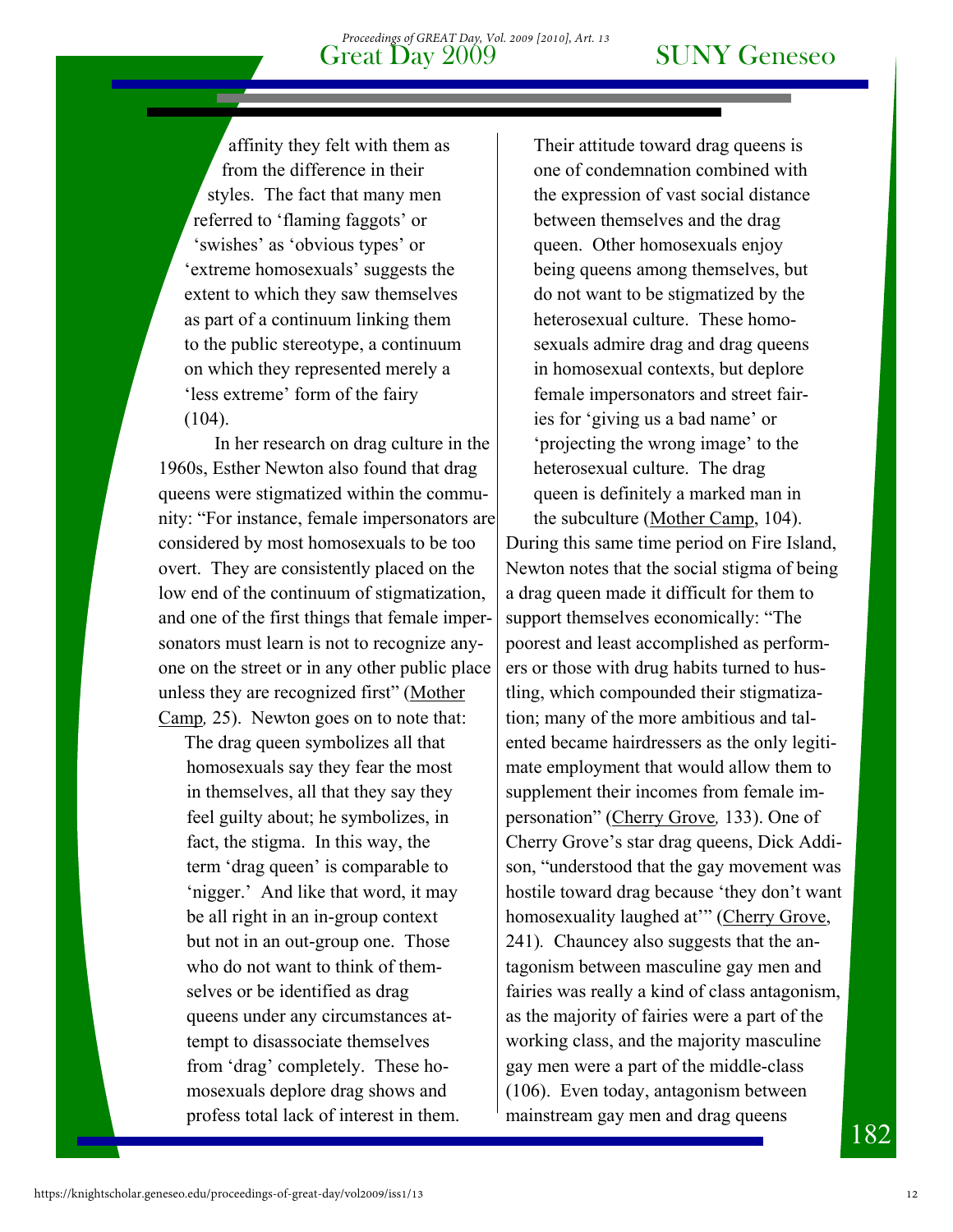persists. Champagne, whom I interviewed, stated how a former boyfriend asserted: "no boyfriend of mine is going to be a drag queen." In his anthropological study of drag queens in Atlanta, Georgia McNeal noted that: "Likewise, there is an internal social hierarchy within the gay community in which drag queens literally embody the stigma of male homosexuality as effeminacy and therefore occupy a lower, more stigmatized position within the gay community as a whole" (355). Thus, when one begins to analyze the political import of drag performances, one must also recognize the double stigma that drag queens embody. Berkowitz similarly notes that:

Drag queens comprise a community that is not only labeled as deviant by mainstream society, but is also separated from the stigmatized groups of non-cross-dressing gay men and heterosexual transvestites. The drag queen is part of a subgroup that consists of the outcasts of two stigmatized groups, gay men and heterosexual cross dressers, and thus endures the effects of multiple negative identities. Furthermore, the relatively small number of drag queens increases the likelihood that this behavior is perceived as unusual and bizarre (13).

In their performances, then, drag queens must resist both heterosexual and conservative homosexual agendas that restrict their often sexually-explicit critiques of the gender dichotomy.

# *Subversive Politics: Drag as a Political Act*

The subversive power of drag performances in queer communities in the United States has been well-documented; drag performances reveal the sociallyconstructed nature of gender and critique the binary. Anthropologist Rosalind Morris agrees, noting that "By making gender so fabulously artificial, these performances are said to show up the artifice of gender" (583). Drag performances are also linked to the *politics of the body* because: "In such protests, the body of the performer highlights the social basis of gender and sexuality and becomes a weapon to contest the dominant heterosexual gender codes" ("Chicks with Dicks", 116). In other words, by confusing categories of "man" and "woman," drag queens are disrupting one of the most important organizing principles in all human societies: gender. Pandora Boxx, who performs in Rochester, believes that drag shows can reveal the socially-constructed nature of gender: "It is we as human beings who dictated how each sex should look when it comes to hairstyle, makeup, [and] clothes. We are not born that way. It's a learned behavior. If you look back at history some of what men wore as regular clothes would be considered drag now. Drag makes us question our stereotypes and our gender role assignments." Not all anthropologists believe that such rituals of inversion subvert cultural norms; some have even argued that they are "intended to preserve and even…strengthen the established order." From his analysis of African rituals of inversion, Max Gluckman argues that: "the lifting of the normal taboos and restraints obviously serves to emphasize them" and "by allowing people to behave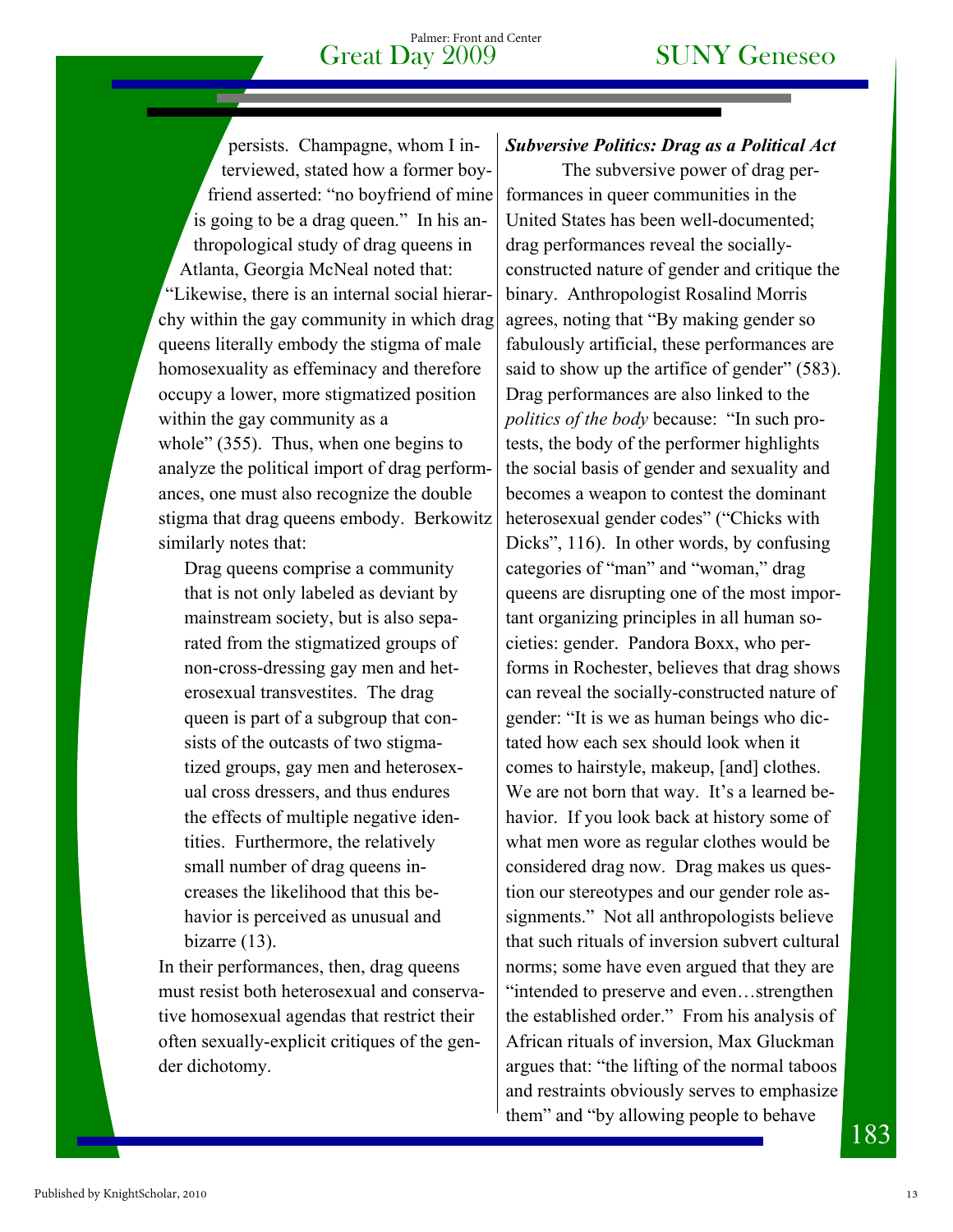normally prohibited ways, gave expression, in a reverse form, to the normal rightness of a particular kind of social order" (115-116). It is, then "the acceptance of the established order as right and good, and even sacred, [which] seems to allow unbridled license, very rituals of rebellion, for the order itself keeps this rebellion within bounds" (Gluckman, 125). While this perspective has some validity, it does not recognize the dynamic quality of cultural systems. Through time and space, the very "established order" to which Gluckman refers will evolve, changing what is and what is not considered acceptable behavior.

The practice of drag performance in the United States has certainly evolved over time, yet it continues to challenge traditional notions of "masculinity" and "femininity" in American culture. Drag queens, who can appear to be particularly convincing women, speak in low baritone voices. They also make comments about their feminine bodies; Ambrosia Salad, a drag queen in Rochester informed that audience one night that: "I think I just lactated." Butler goes even further, arguing that audience members assume the actor's "true" biological gender before they interpret the performance: "It would be a mistake to take it as the paradigm of subversive action or, indeed, as a model for political agency. The point is rather different. If one thinks that one sees a man dressed as a woman or a woman dressed as a man, then one takes the first term of each of those perceptions as the "reality" of gender" (Gender Trouble, xxiii). In sum, drag performances are not artistic performances for art's sake. Taylor and Rupp agree: "We suggest that

drag as performed at the 801 [Cabaret] should be understood not only as commercial performance but as a political event in which identity is used to contest conventional thinking about gender and sexuality" (Drag Queens, 2). Pandora Boxx, who performs in Rochester, definitely believes that her performances are political:

Anything that goes against the norm becomes political at some point. I think because drag queens are often more visible is does poise drag to become more political and outspoken. American politics are drag in a way too. Drag is all about putting on the appearance of someone else. How many politicians put on their own version of a drag face and go out and smile to the people while they are dealing with the devil behind the scenes?

Judith Butler emphasizes that the artistic, the performative, and the cultural have always been political for queer communities in the U.S. Indeed, the theatrical aspect of gay and lesbian activism in the United States, particularly during the outbreak of AIDS in the gay male community was crucial to furthering a gay and lesbian agenda:

"To oppose the theatrical to the political within contemporary queer politics is, I would argue, an impossibility: the hyperbolic "performance" of death in the practice of "die-ins" and the theatrical "outness" by which queer activism has disrupted the closeting distinction between public and private space have proliferated sites of politicization and AIDS awareness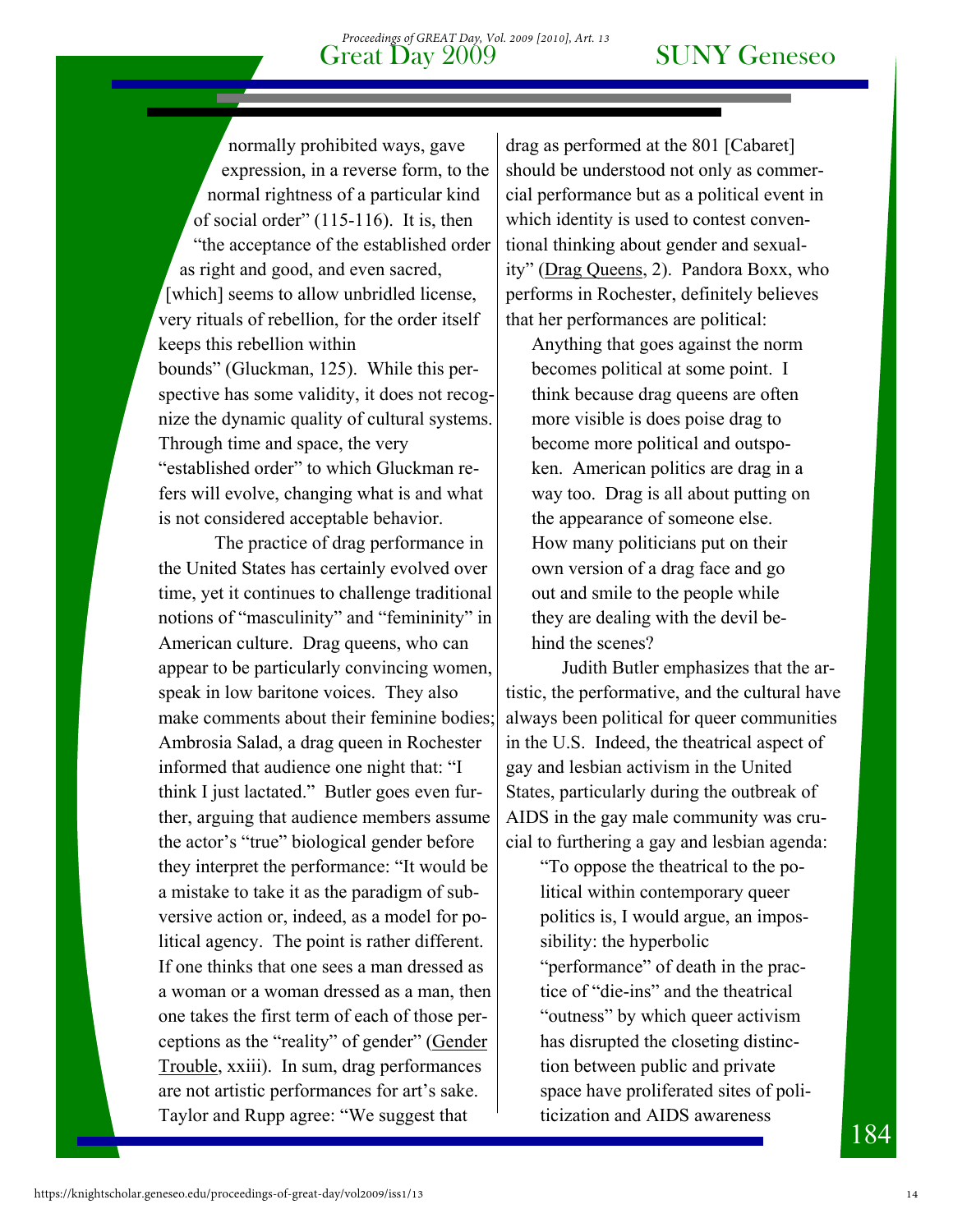throughout the public realm. Indeed, an important set of histories might be told in which the increasing politicization of theatricality for queers is at stake…Such a history might include traditions of cross-dressing, drag balls, street walking, butch-femme spectacles, the sliding between the march (New York City) and the parade (San Francisco); die-ins by ACT UP, kiss-ins by Queer Nation; drag performance benefits for AIDS…the convergence of theatrical work with theatrical activism; performing excessive lesbian sexuality and iconography that effectively counters the de-sexualization of the lesbian; tactical interruptions of public forums by lesbian and gay activists in favor of drawing public attention and outrage to the failure of government funding of AIDS research and outreach" (Bodies That Matter, 233).

An example of performative resistance within the gay and lesbian community *out of drag* was documented by Newton on Fire Island. Heterosexual tourists would regularly spy on gays and lesbians in their homes during the 1970s. Amelia Migliaccio noted that one time "a group of women, with husbands standing behind [said] 'Oh, how cute, they're eating!' Whereupon Babe jumped up and said, 'Come on in, your daughter's here!'…And another time she took a can of Raid and went outside and just started to spray. That was terrible. But that was the attitude…'Oh, look, they're eating.' You know, I mean like just a zoo" (Cherry Grove*,* 247)*.* Champagne, a drag performer

from Upstate New York, noted the important role that drag queens have played within the larger gay and lesbian movement, particularly during the Stonewall Riot: "it wasn't a bunch of gay men and lesbians, it was drag queens who were pulled out and arrested… if it wasn't for stonewall, a lot of gay rights wouldn't be where they are today." The importance of drag queens in the larger gay and lesbian movement was not lost on Taylor and Rupp, who noted: "their resistance has also been important to the organized gay and lesbian movement. From Jose Sarria, drag queen and political candidate, to the drag queen chorus line challenging the police the night of the raid at the Stonewall Inn in 1969, drag queens, however ambivalently viewed by the movement, have been there" (Drag Queens,186). Drag queens have used their persona to enact particularly powerful performances of resistance. For example, Gene Malin, who performed as a pansy (not a drag queen) in New York City during the early  $20<sup>th</sup>$  Century, was not afraid to stand up for himself:

After winning a prize for being the 'best dressed woman' at a Greenwich Village drag ball, he had wandered into a cafeteria without having bothered to change his clothes…when a part of four rough looking birds tossed a pitcher of hot water at him as he danced by, he pitched into them. After beating three of them into insensibility, the fight went into the street, with two taxi drivers coming to the assistance of the surviving member of the original foursome (Chauncey, 316).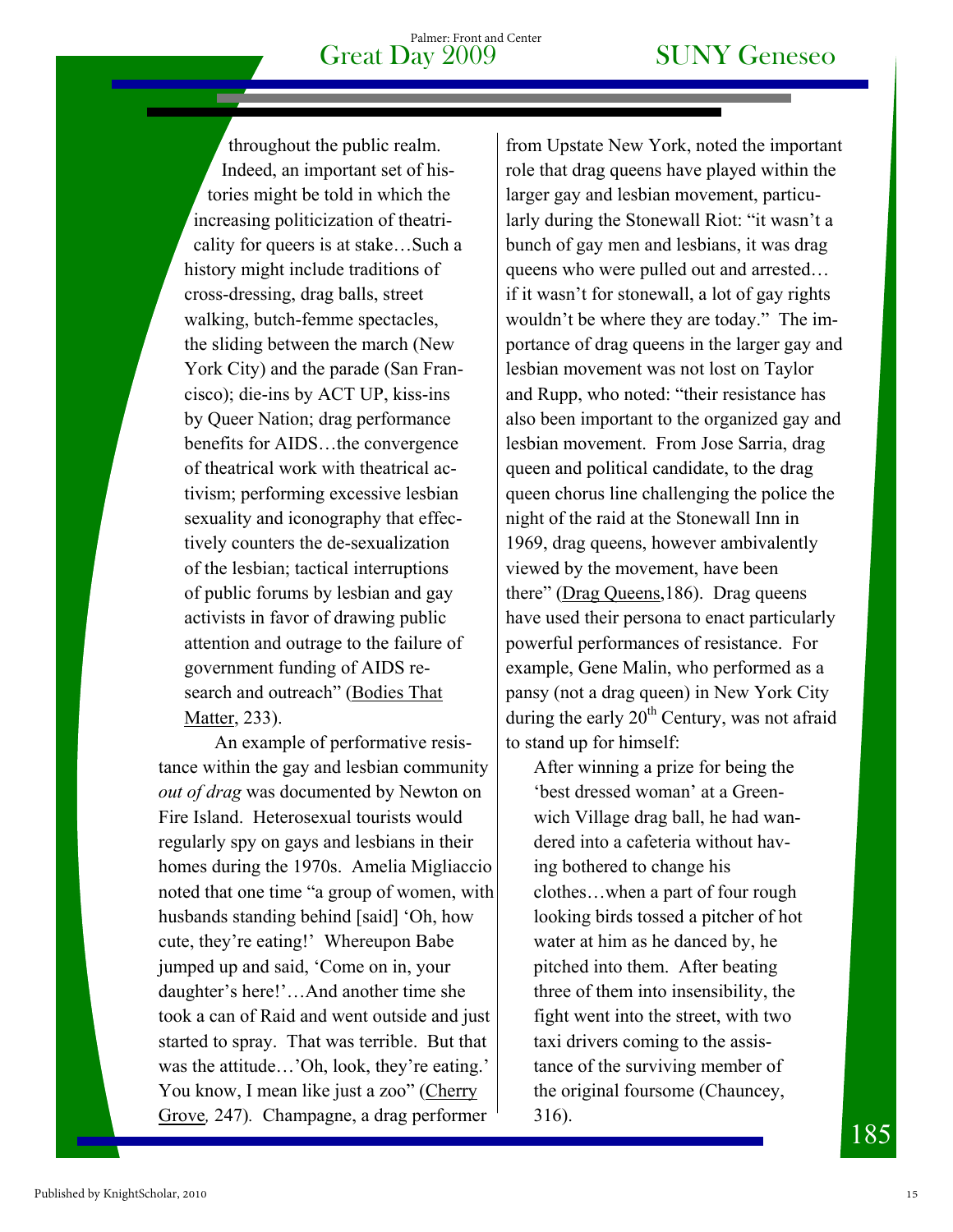Champagne also discussed how drag queens reacted to the introduction of HIV/AIDS in the early 1980s: "when AIDS and HIV first came out it was the drag queens who were going out and doing benefits, giving money when it first was the gay cancer…trying to get people aware of what this was." This history is not lost on Champagne, who raises money for children and families affected by HIV/AIDS through the annual Snowball Benefit, which she spearheads. It is a personal issue for Champagne, who acknowledges that a lot of drag queens are no longer performing because they have "died of AIDS." Champagne says that as a drag queen performing in her benefit "you want to update them [the audience], you want to make them aware of what's going on, you want to be politically aware and you know responsible…a lot of people don't fucking know because it's kinda like really blasé now – it's [referring to HIV/AIDS] still here people, it still exists, we still need money, they are still looking for a cure."

An important ritual of drag performance in American culture is the Invasion of the Pines. It began when Teri Warren, an Italian-American drag queen went to the Pines (a primarily upper-class, conservative, gay community on Fire Island) in drag to get dinner, but was not served because he was "not properly attired." After the incident, a group of gay men (and at least two lesbians) dressed in drag and marched to the Pines in protest. Between eight and fourteen people, wearing "the most ridiculous drag" participated, and as they marched they sang "God Bless America." Amelia, a participant, remembers:

So…people …started to look and say, 'what the hell is that?'…Well, we got out of the boat and Nick is carrying this big sign. It says, "Pines people are plastic' or, 'Pines people don't know how to live.' And I'm saying, 'We're gonna die, I know we're gonna die here. They're gonna kill us."…But what happened was everybody started to laugh, I mean they thought it was really funny. And we just walked around and we went into the Blue Whale [the restaurant that Teri Warren was kicked out of] and they were so ecstatic that we were there they bought us a drink (Cherry Grove*,* 269-270).

This protest became a tradition, and "by the late 1980s it took the largest double-decker ferry to carry all the invaders to the Pines, and the crowd awaiting them there could be numbered in the thousands" (Cherry Grove, 270). Newton argues that the ritual "insists on kinship and commonality…bridges invidious class and generational distinctions and reasserts gay nationalism" (Cherry Grove*,* 271).

A particularly poignant moment in my fieldwork was when I witnessed a drag queen perform as Sarah Palin. The emcee of the show, Ambrosia Salad, asked the audience: "How many are following politics? A loud set of applause then erupted out of the audience. "We have a special treat for you…she was just debating against Biden… she can see Irondequoit [location near Rochester, NY] from her house." Miss Darienne Lake then came out onto the stage wearing glasses, a wig and a wardrobe similar to that worn by Sarah Palin. In the performance

https://knightscholar.geneseo.edu/proceedings-of-great-day/vol2009/iss1/13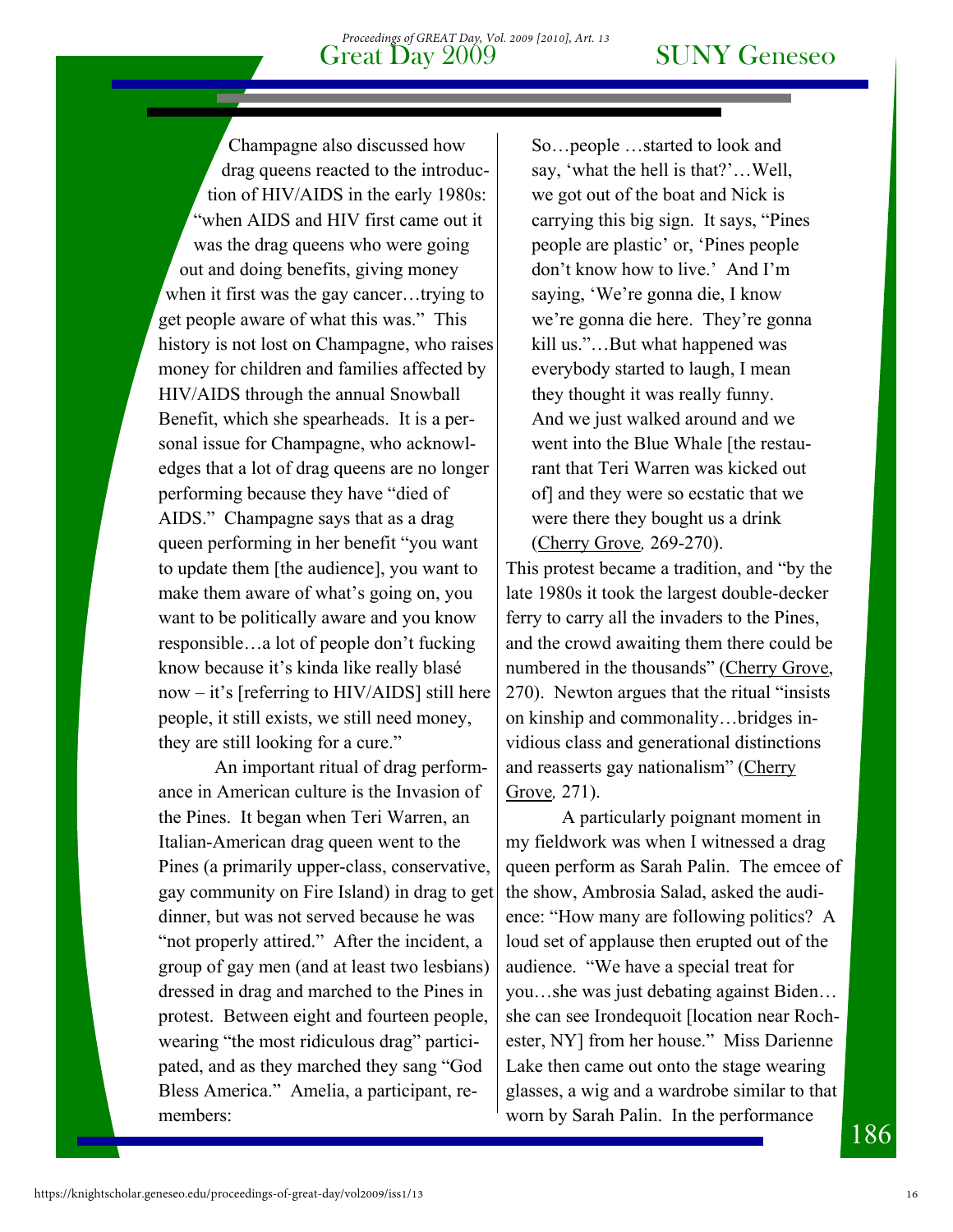. she sang Meredith Brooks' song "Bitch," which emphasizes the multi-faceted roles and personalities that women sport. Her performance was highly sexualized; she used a lot of tongue action and revealed a large bosom. After the performance, Ambrosia Salad said "she's very folksy tonight" in reference to political commentators' opinions that Sarah Palin's ability to speak to the common American was her greatest asset. This ethnographic moment was heavily steeped in meaning; it can be read as political commentary, gender critique, and the history of American conservatism and the queer community. As a social conservative, Sarah Palin sparked fear in the queer community, and represented the socially-conservative segment of the Republican Party that former President George Bush supported during his two terms in office. Miss Darienne Lake's representation of Sarah Palin, however, was highly sexualized; in a way this counters her socially-conservative façade and plays with the notion of Sarah Palin as a sexual being. In fact, after her performance the emcee, Ambrosia Salad said: "She's a cock-sucking mom who loses her lipstick." While this representation is clearly problematic from a feminist perspective, it does point out the hypocrisy of a politician who supports abstinence-only education. All human beings, even socially-conservative politicians, such as Sarah Palin, are sexual, and this is a theme that drag queens try to bring to their audiences.

Often, overtly political statements are made as side-bar commentary in drag performances. In Key West, Rupp and Taylor observed drag queens "talk about the gay and lesbian movement, AIDS, gay marriage, and discrimination" (Drag Queens, 143). I observed such statements during my fieldwork as well; when introducing a visiting performer from Florida, Ambrosia Salad cried out: "You know the state with the hanging chads…maybe this is too long ago for some of you…You know, back when Gore was supposed to win."

Young queers as a whole seem do not seem to be as embarrassed by drag performances as some older members of the community are. In fact, it is the radical and rebellious nature of the performance that makes it so intriguing to young, queer Americans. In a focus group discussion among queer college students and allies at the State University of New York at Geneseo, the Sisters of Perpetual Indulgence were brought up in the conversation. The international organization consists of drag performers who wear the traditional attire of Catholic nuns. Their highly visible performances are clearly political in nature, and are of course a parody on the strict social conservativism present in the Roman Catholic Faith. As Senelick notes: "By 1981 the order contained fifteen sisters and two novices, including Sister Missionary Position, Sister Homo Fellatio, Sister Hysterectoria, and Sister Searching for Men. The following year, Sister Boom Boom...ran for a post on the Board of Supervisors, San Francisco's governing body" (466). Their political activism included:

reciting litanies and antiphonies at public events, for example, 'From the prejudice of Ronald Regan/Let us protect ourselves.' They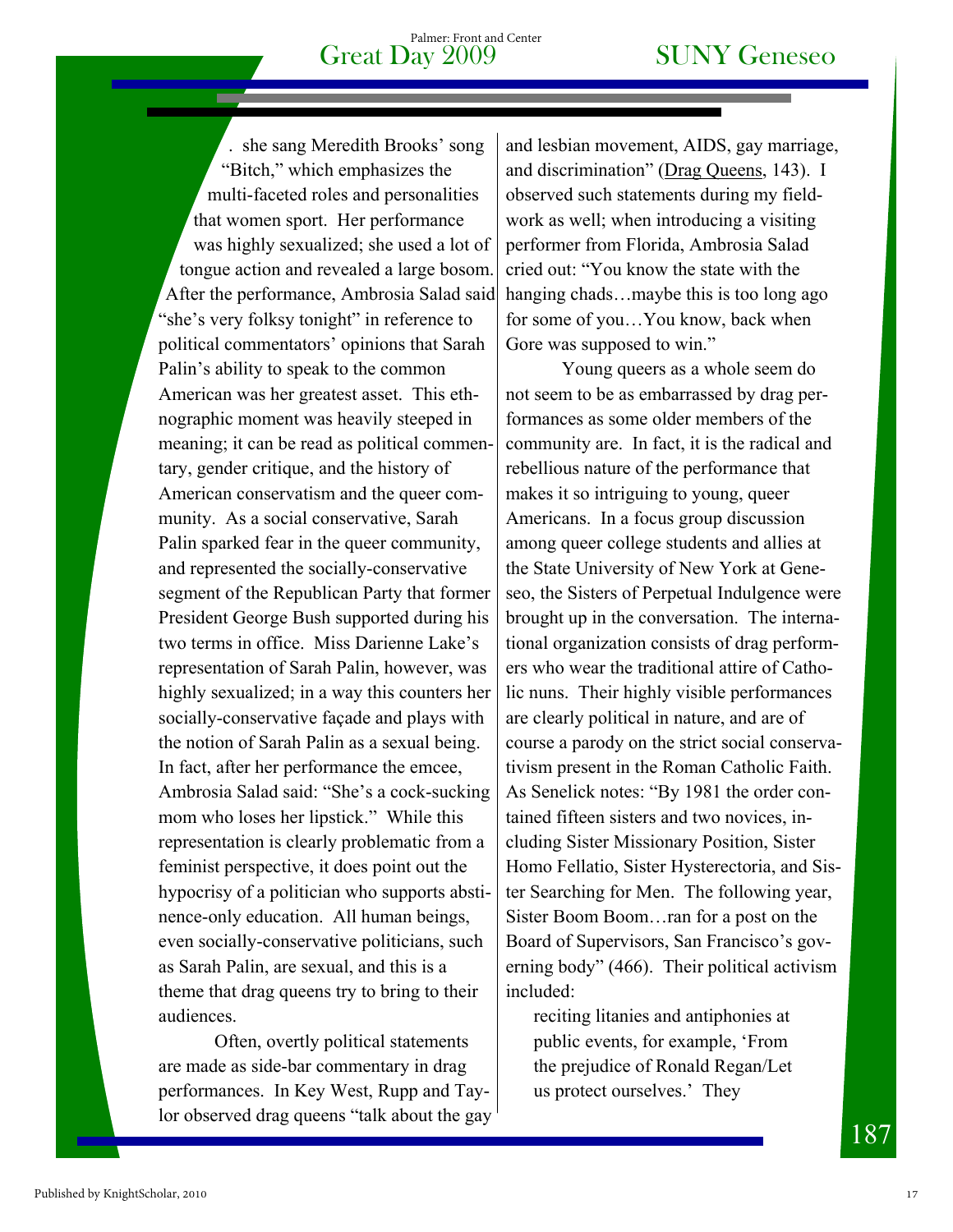protested the Pope's visit to the city by canonizing the late Harvey Milk; exorcised Jerry Falwell and Phyllis Schalfly; gave public readings of The Satanic Verses, and conferred sainthood on such fellowtravelers as Harvey Feinstein, Lily Tomlin, and Shirley MacLaine. They made frequent television appearances to debate political issues and gay rights. By the time they celebrated their Decade of Decadence in 1989 with a formal ADIS benefit there were thirty sisters, several of them female and/or heterosexual (468).

 One student noted that: "they [Sisters of Perpetual Indulgence] are everywhere in the world, they are all over the place." Immediately, another student interrupted saying: "they're doing missionary work." After a period of collective laugher, a third student asserted: "they're recruiters," playing off the assertion in mainstream heterosexual culture that gay men and lesbians have to "prey" on youth to try to convert them to a homosexual lifestyle.

While drag queens emphasize the differences between audience members in their performances (in terms of gender and sexual orientation specifically), they also seem to emphasize the unity that all human beings share. As Champagne emphasized, "we're all people…we breath the same…we think the same…we go through the same shit." In my fieldwork in Rochester, I have found that drag performances are always lead by an emcee who welcomes the audience as a whole, and throughout the performance tries to create a sense of unity

amongst everyone in the bar. In their study of drag queens in Key West, Rupp and Taylor have also noted how drag queens try to emphasize the humanity of all peoples through their performances on the stage.

Not all drag queens see their performances as inherently political. Champagne asserted that aside from a few political jokes, her performances are not necessarily political. Part of the difficulty in determining whether queens view their performances political or not is the very term "political" itself, and it is often only read in its most formal sense (in reference to party politics, judicial systems, etc). Additionally, one must acknowledge that drag queens, as individuals often living outside of the academic community, are often unexposed to the language and concepts explored in gender and queer theory. Thus, one cannot expect them to understand their performances within the framework of gender theory, which is often relegated to the ivory tower of the academy. Rupp and Taylor agree: "the drag queens and their audiences, as we have seen, are unlikely to talk 'cultural repertoires' or 'counter-hegemonic gender and sexual meanings' or even 'collective identity,' but that does not make their performances of protest any less confrontational, intentional, solidarity-building, or indeed, any less compelling" (Drag Queens, 22). Whose interpretation, then wins out, the anthropologist's or the performer's? Numerous anthropologists, particularly those examining ritual studies, have noted the etic/emic paradox that exists in the discipline. Victor Turner posits this same question: "How, then, can a social anthropologist justify his claim to be able to interpret a society's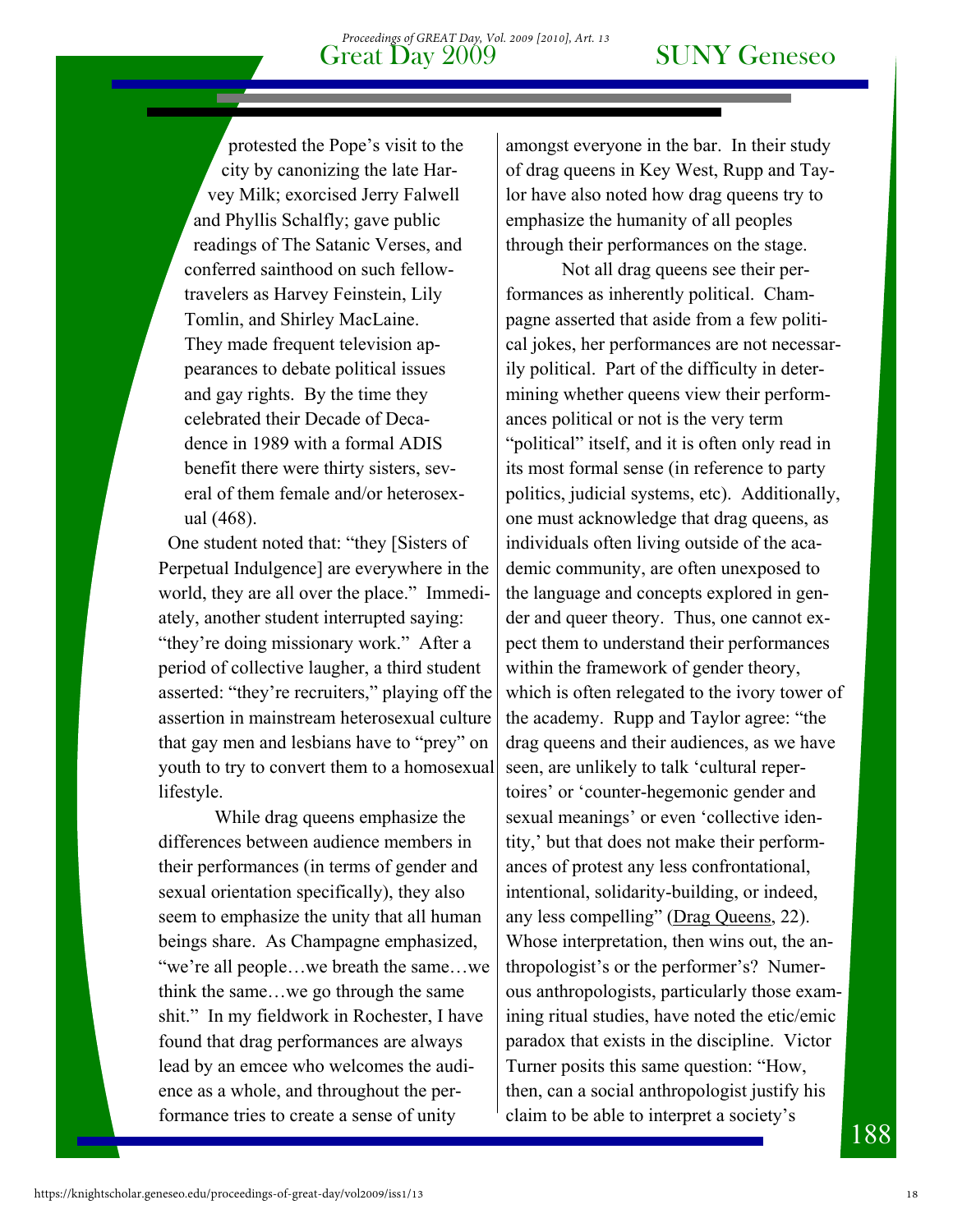ritual symbols more deeply and comprehensively than the actors themselves?" (Forest of Symbols, 26). Turner thinks that the anthropologist can and should interpret the symbolic meaning of a performance: "he [Turner assumes that all anthropologists are male] can place this ritual in its significant field setting and describe the structures and properties of that field" (Forest of Symbols, 26- 27). At the same time, he acknowledges that the anthropologist is embedded within her/ his own "structural perspective." By this he means that the anthropologist's "own vision is circumscribed by his particular position, or even a set of situationally conflicting positions, both in the persisting structure of his society, and also in the role structure of the given ritual" (Forest of Symbols, 27). As a self-identified gay man, I think that my position makes me well-suited for interpreting the meaning behind drag performance. In the end, I think it is important to find a balance between these two perspectives. Of course, the lives of LGBTIQ individuals are inherently political; their very existence is made political in a society where they are treated and represented as second-class citizens. However, the way that the anthropologist and the performer define a "political performance" may be vastly different. Overall, drag queens are not afraid to address the discrimination faced by queer Americans with their sassy, dynamic, and feisty personalities. When discussing legacy of George Bush's presidency, Champagne chimed in with: "it's like you're trying to tell us who we can and cannot love and who we can and cannot marry…who the fuck are they…you are supposed to represent your

# entire country." *Problematic Performances: Racism and Misogyny in Drag*

Within some feminist circles, drag queens are seen as perpetuating negative images of American women; in fact some compare the performances of drag queens to racist blackface performances. With their hyper -femininity, drag queens represent a certain type of woman on the stage. This woman is often represented as white, blonde, very attractive, highly sexualized, with large breasts. Perhaps one of the greatest theoretical hurdles that one must confront when studying drag queen performances in the United States is the often sexist representations that they support. Morris describes the central theoretical issue that has made studies of drag problematic for scholars:

Indeed, the theory of performativity has turned to drag for its metaphors, its exemplary instances, and its structural models. The literature on this topic is divided between works that treat transvestite and transgendered performances as subversive of the dominant sex/gender system and those that see them as an element buttressing and reconfirming binary opposition through an instructive but ultimately resolved blurring (582- 583).

One need only look at the critiques surrounding Jennie Livingston's documentary Paris is Burning to understand how divisive this issue is amongst gender theorists (Paris is Burning). bell hooks in particular has been critical of drag performances for perpetuating misogynistic, racist themes (hooks, 214).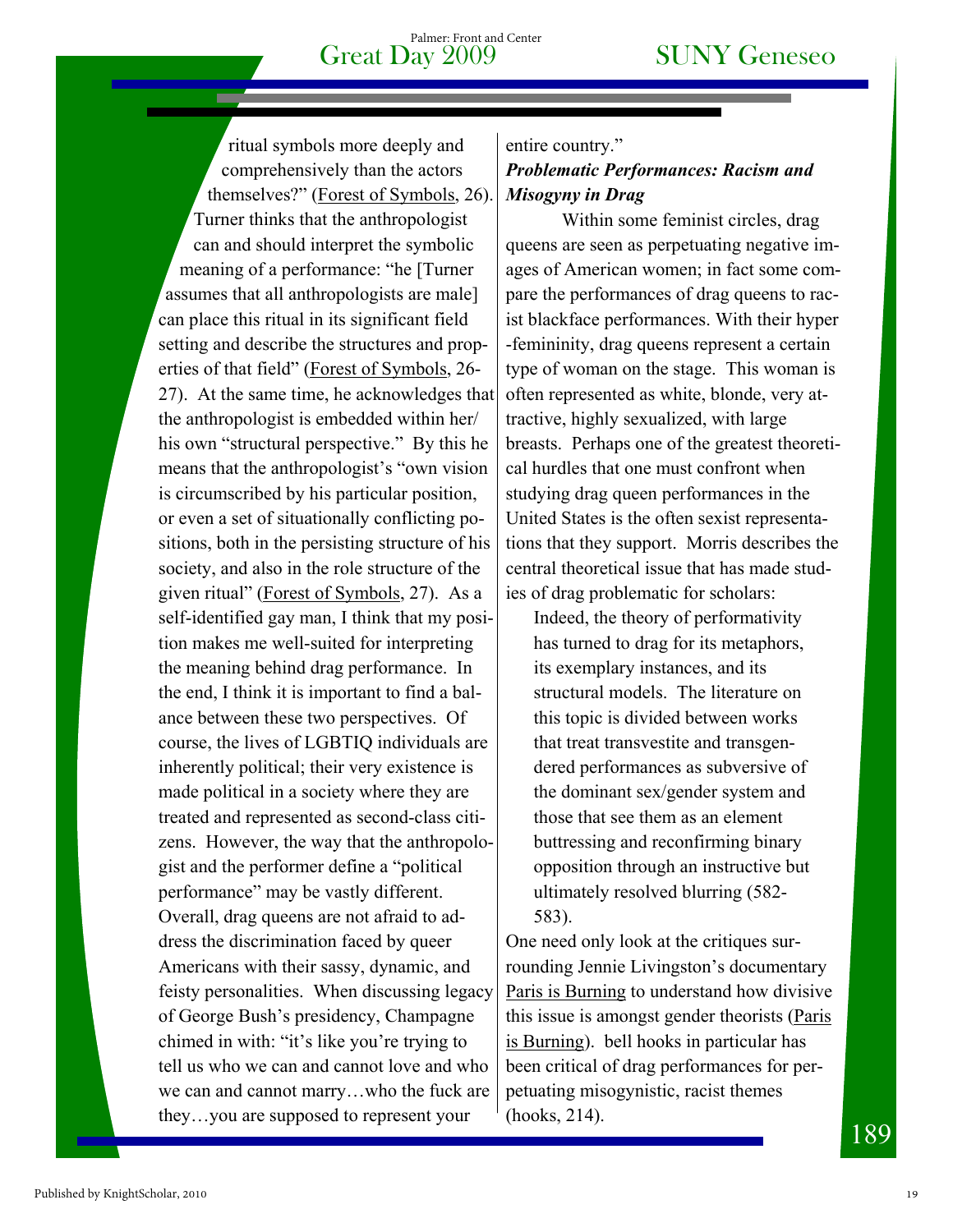Other critics have noted incidents of misogyny in drag performances. Morris recounts an incident that Esther Newton describes in her ethnography of Fire Island in which men performing in drag prevented lesbians from participating in the experience:

"Newton has done just that with her description of a conflict that arose in Cherry Grove, New York, when lesbians attempted to enter a drag show and gay men rejected their right to masquerade in the feminine. Somewhat soberingly, accounts like these indicate that, even when selfconsciously addressed to the matter of gender, drag can reinscribe dominant ideology – not because it provides an exemplary resolution but because the subject of conscious manipulation can never fully enter into

the realm of the unconscious" (584). The debate centering on drag performances as anti-feminist is rooted in issues of identity, identity politics, and internalized homophobia. McNeal, perhaps the only gay male anthropologist to have studied drag queen performances in the United States, notes painfully that

We should remain ever cognizant of how individuals and groups may exacerbate and even intensify certain oppressions at the same time that they attempt to reclaim and rectify others…Drag highlights the performative aspects of gender, and it is subversive and parodic by turns. But it is important that as observing analysts we do not foreclose upon any final interpretation of drag because

in many ways it re-instantiates the hegemonic system of binary gender and buttresses the status quo as much as it subverts it. It is much too simplistic to pose drag performance as either subversive or reaffirming of dominant cultural models of gender and sexuality… It is sobering and disheartening to observe attempts at assertiveness, empowerment, and transcendence through the marginal play of drag that resorts to restigmatization and sexism (360).

From my fieldwork experiences, I have seen several examples of drag queen performances that can be read as misogynistic. I observed one performance in Rochester, NY that was particularly troubling. In the performance, Miss Darienne Lake performed as Rihanna, a popular female musical artist who had just recently been in the news for having suffered from domestic abuse. Miss Darienne Lake came out on stage wearing make-up to simulate a bruised body (with a particularly dark black eye), and was punched, kicked and scratched on stage by another performer. Later, Miss Aggy Dune performed as M.I.A., the pregnant Sri Lankan female rapper. The drag queen wore an outfit similar to the one M.I.A. wore at the Grammys – it was made of black fabric, and had a black-and-white polka dot pattern fabric on the breasts and stomach (a fake pregnant stomach was hidden under the clothes. At the end of the show, the drag queen used a coat hanger (handed to her from backstage) on stage to simulate an abortion. Then, Miss Darienne Lake, who was still dressed as Rhianna, came out on stage and proceeded to punch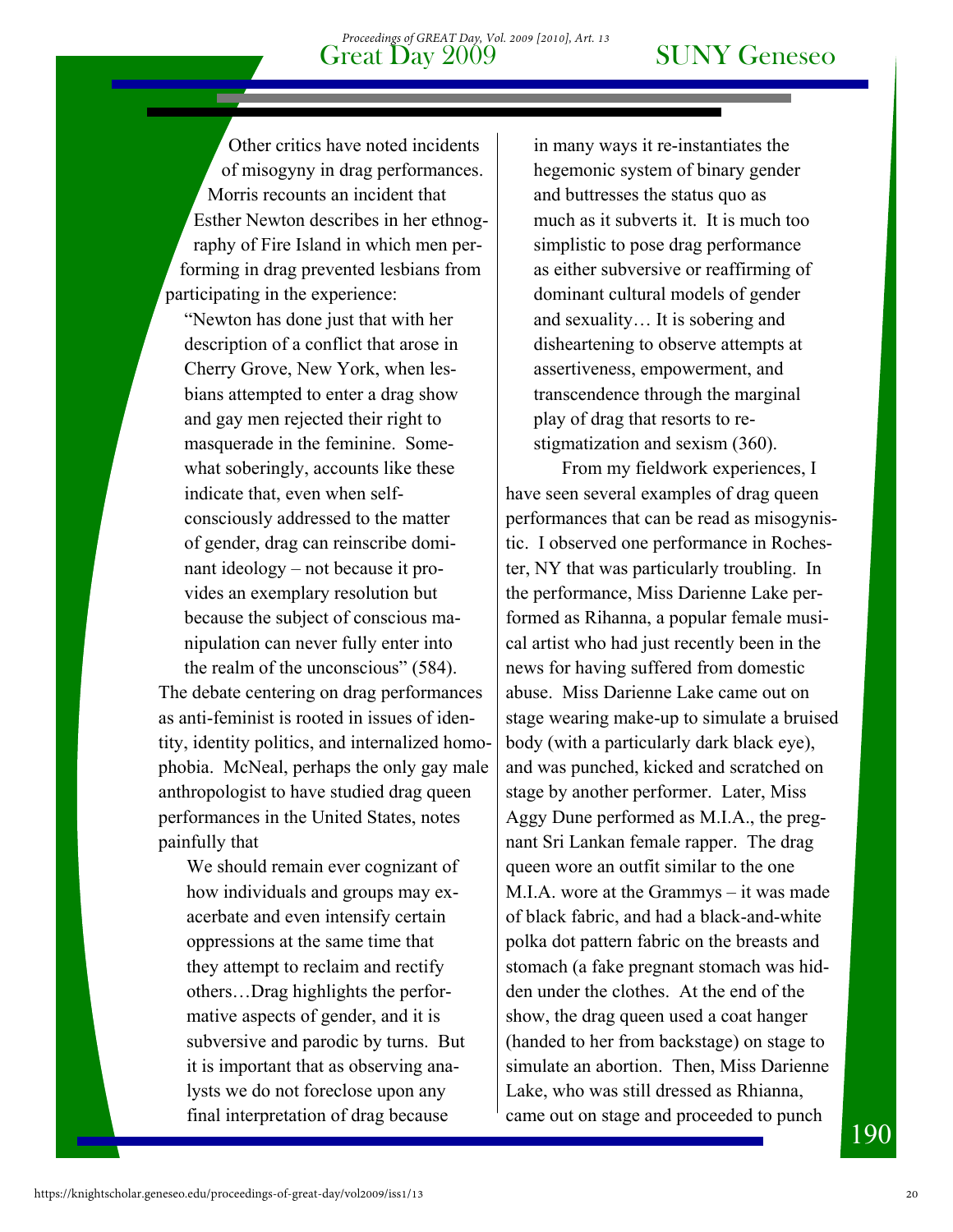Miss Aggy Dune repeatedly in her stomach. Certainly such a performance can be read as being misogynistic. During another fieldwork visit, a special drag contest was being held for amateurs. One of the categories was lawn attire, meaning that they had to dress in a lawn ornament theme. One performer wore a black burqa, and carried on stage plastic flowers and a flamingo whirligig and lay on the floor to imitate a lawn. The same performer came out in the same black burqa in the "recession gown" (cheap attire) category and revealed a short skirt underneath made from newspaper. The emcee, Pandora Box, exclaimed: "code orange, code orange!" and the performer ran off stage. The audience found both performances extremely comedic, if not the most comedic of all the performances. Such representations of women, however, "play" with the oppression of women. Butler, who finds a way to mediate from both sides of the debate, asserts that: "The feminist analysis [of drag] thus makes male homosexuality about women and one might argue that at its extreme, this kind of analysis is in fact a colonization in reverse, a way for feminist women to make themselves into the center of male/male homosexual activity (and thus to reinscribe the heterosexual matrix, paradoxically, at the heart of the radical feminist position) (Bodies That Matter, 127). Coming from a lesbian perspective, Newton is able to look at male-bodied drag performances through both a heterosexist and misogynistic lens. She notes how feminist critiques of drag queen performances can be very limiting. Using the perspective of psychological anthropology, McNeal (who self-identifies as a gay male)

tries to understand how sexist representations of women emerge in drag queen performances. In part, gay men embrace performing as women because "For these few moments, the 'femininity' attributed to gay men is not stigmatized and ashamed, but in control and assertive, retaliating against a hegemonic straight world" (346-347). Thus, through representing women on the stage, performing as drag queens is an act of resistance: "the symbolic inversion of the drag show provides catharsis for those gay men present who enjoy and laugh as the personification of their own stigma takes undisputed control over the court" (348). Gay men are able to control, and indeed, reappropriate the femininity that has been placed upon them by mainstream society through these performances. Therefore, "Gay men have responded to this situation not only by poking fun at the world, but also by poking fun at themselves and women who occupy a similar, though not equivalent, psychocultural position in relation to men concerning matters of desire" (347). This is supported by drag queens who assert that they are celebrating, not demeaning women in their performances. Indeed, Champagne sees drag performance as "an homage" to women. Pandora Boxx does not believe that drag queens' performances are inherently sexist:

I certainly understand where that comes from but I think it's ridiculous. You can't portray something so amazingly if you view it in a negative light. If drag queens truly hated women or anything like that they would not be able to go out on stage and celebrate the image of a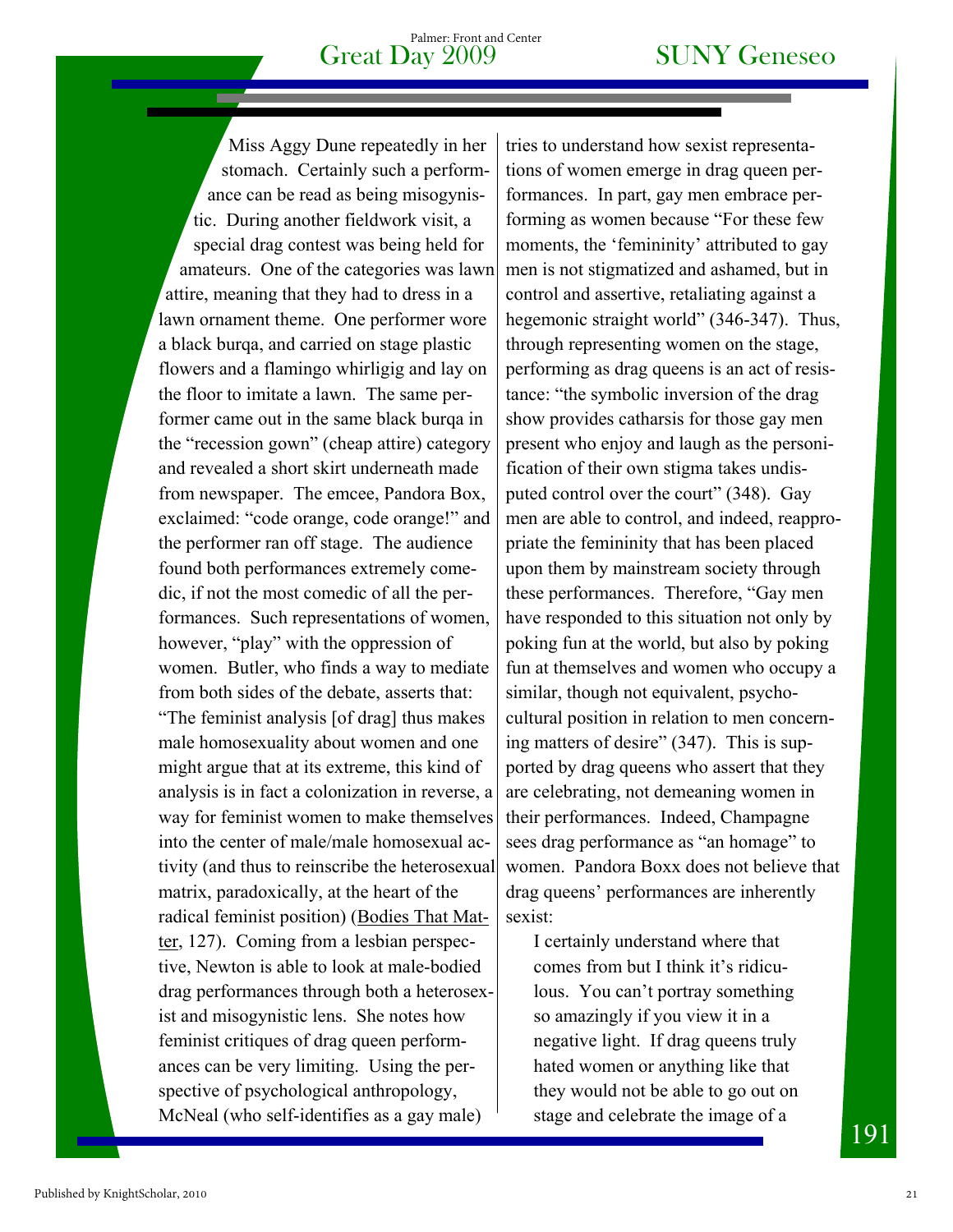woman. If anything drag pokes fun at the image of what we have deemed women should look like and be like. I don't know if you would ever find a drag queen who says, I dress up like a woman because I hate women. Dressing up like a woman comes from a place of love. Love of the image of a woman, love of the powerful woman, love of our own mothers, love of femininity. It's all about love.

Similarly, Milla, a drag queen in Key West exclaimed: "Yes, ladies and gentlemen, women are power. You wouldn't be here if it wasn't for them…And that's why we spend all of our time being effeminate and looking up to women and thinking that they are all that they are" (Drag Queens, 144). In the documentary Wigstock, two African-American drag queens discussed their opinions on the issue. One argued that: "I think of myself as a butch drag queen – I'm paying homage to strong black women." The other agreed, stating; "Women are a lot stronger than men generally anyway because since they've been oppressed so long...they are more emotionally strong, they're more in touch with their spirituality" (Silvers). Finally, McNeal acknowledges that many drag queen performances are indeed sexist, despite any psychological explanation. However, one way to make sense of these sexist representations is that such "misogyny…is deeply tied to gay men's internalized homophobia and culturally learned shame" (348). Thus, until gay men are able to fight their own internalized homophobia, drag queen performances are likely to continue to have many misogynistic themes.

Additionally, the argument has been made within the queer community that contemporary drag queens are not impersonating women; instead they are performing as drag queens, a unique category of individuals unto itself. As Champagne notes, "it's really not about portraying a woman." Instead, they perform as drag queens, which tend to represent an extreme femininity. Because drag queens have formed their own unique subculture within the United States, drag performances tend to have particular similarities in different regions of the country. Such performances have their own established norms and rules, which amateurs must accept. As Goffman notes, "When an actor takes on an established social role, usually he finds that a particular front has already been established for it. Whether his acquisition of the role was primarily motivated by a desire to perform the given task or by a desire to maintain the corresponding front, the actor will find that he must do both" (27). In other words, drag queens cannot be said to perform as women; instead, in order to perform in professional venues, they must perform as drag queens.

Performances of drag queens have also always been "raced" as much as they have been "gendered." Some contemporary drag queen performers actually do don blackface. One student in a PRIDE meeting focus group at the State University of New York at Geneseo noted how she had heard about: "a blackface drag queen…the character is a three hundred pound welfare queen who has nineteen kids and drives a Cadillac." The student was troubled by this character, which clearly played off painful stereotypes of black femininity in American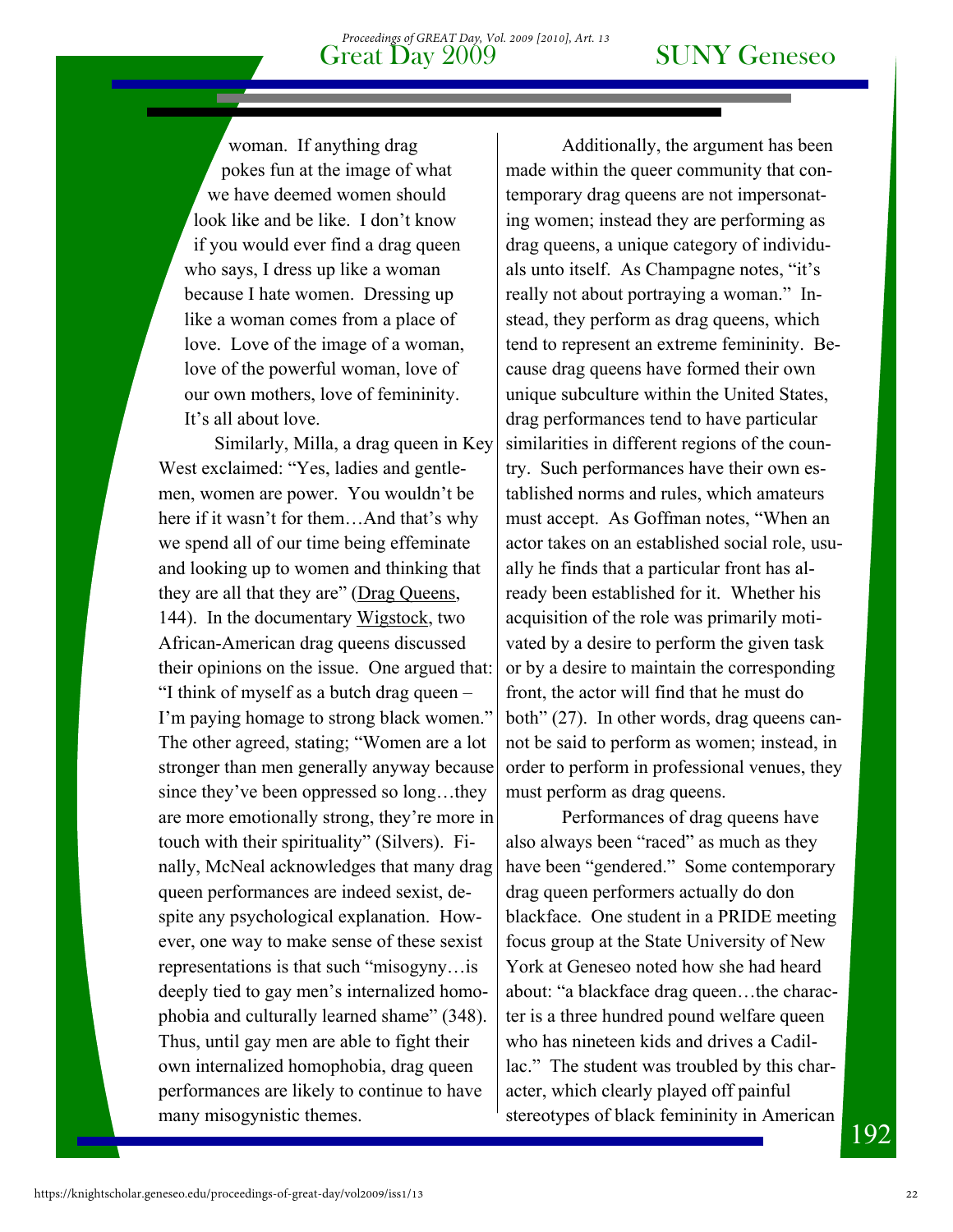culture. This character was not a myth, however. Chuck Knipp, a white gay male, performs in blackface under the persona Shirley Q. Liquor, an obese African-American woman on welfare who has nineteen children. He is well-known within drag queen circles, and has videos featured on YouTube (McCullom, 1). Champagne stated that she has seen drag queens perform in blackface, and asserted that "I didn't even recognize him until he walked up to me – I was like you look fabulous as a black woman!"

On an episode of RuPaul's Drag Race, a reality show competition for drag queens that aired in the spring of 2009, had an episode in which contestants were asked to make a drag persona inspired by Oprah Winfrey. At least one of the contestants, Jade, took this instruction literally, and tried to darken his complexion for the role ("Queens of All Media"). Champagne noted that she has seen some performers in blackface and said that sometimes it can be very realistic looking. As troubling as the history of blackface is, drag performances in America have always required performers to experiment with new identities. The ritualistic role reversal in drag performances makes it an appropriate cultural space for actors to "play" with the concept of racial and/or ethnic identity.

# *Sexualizing Drag Performance*

An important function of drag is to highlight the sexualized experiences of Americans; indeed, drag performances can be read as a critique of the puritanical nature of American culture. Sexuality is in itself, of course, a metaphor for power, and thus it is rational for drag queens to use sexual per-

formances, jokes, metaphors, acts, and innuendos in their shows to combat an oppressive power structure. Rupp and Taylor explain the power of bringing sexuality to the forefront of drag queen performances:

"the sex talk and the public nudity and the groping serve as an extension of the way the girls challenge conventional understandings of male and female, straight and gay. In their public talk about sex and the slang words for body parts and sex acts that they bring into regular use, the drag queens practice what might be called a politics of vulgarity…In the same way that they blur the boundaries of gender and sexual categories and violate traditional distinctions between public and private, they cross the line between the respectable and the vulgar. Their bawdy talk about sex acts shocks the audience, creating an opening for the introduction of ideas about gender and sexuality that are shocking in a different sense" (Drag Queens, 140).

Indeed, an important part of the drag performance is its "shock factor." In "On top of all this is the fact that drag queens make sex, which is usually far more private, a very public affair…The language the drag queens use about sex and their constant talk about sex acts contribute to an environment in which anything goes and nothing is shocking" (Drag Queens, 138). During their fieldwork, Taylor and Rupp observed Sushi, a drag queen, remind the audience that: "we are drag queens! We do have dicks and two balls!" ("Chicks with Dicks", 114). In the field I also noticed many different

Published by KnightScholar, 2010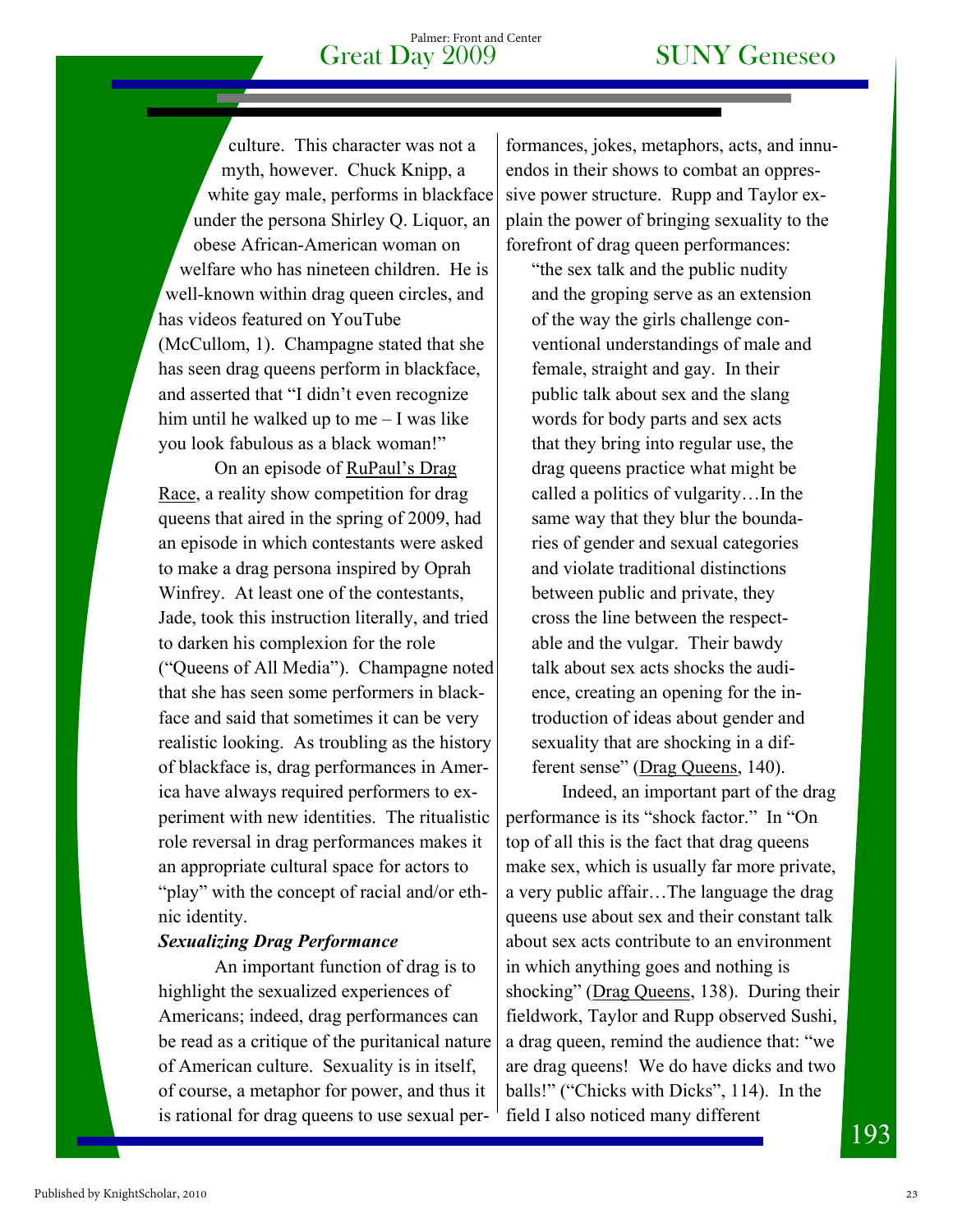performative acts that were meant to shock the audience. Such acts would range from drag queens suddenly speaking in a very low, masculine voice, to placing the hands of audience members on their genitalia. In an interview with Champagne she noted that the point of the show is not to sexually arouse the audience, however, "if you do get aroused…meet me after the show." Champagne's statement exemplifies drag performances; it combines comedy with an openly sexual discourse. Even student members of the Pride Alliance at the State University of New York at Geneseo recognized the importance of sexuality in drag performances; one student noted how "drag is very sexualized in so many ways." Drag queens perfect their gender performance by learning how to move their bodies in a sexual manner. When asked how she moves when she performs, Pandora Boxx stated: "Well, I try to dance. I'm no professional dancer by any means. I watch other entertainers like Madonna, Britney Spears, Pink and such to try and take little moves here and there and make them my own. There is usually a lot of sexuality to my moves on stage." On the eve before Valentine's Day, a drag performance in Rochester, NY was highly sexualized; this was especially fitting given the date of the show. The emcee of the drag show, called the Salad Bar Review, stated: "we'll do a little demonstration right here, no that's all extra ladies and gentlemen, that's the after hours show – once the bar closes down we lock the door and that's when the real Salad Bar Review starts."

Some audience members are not always comfortable with the highly sexualized

nature of drag queen performances. Champagne "in case you haven't guessed, you are at a drag show if someone comes over to you and sits on your lap…its all in fun…we are here to entertain you…if you can't handle that then here is the door and I can refund your ticket money." Some people have even pushed her away when she approached audience members during the show; when asked about who pushed her away, she said: "I've had lesbians do that, I've had straight men do that." The anxiety that drag performances can elicit is not restricted to any one "category" of people. However, it does seem that straight audiences, who may be less comfortable with drag queens, show higher levels of anxiety. In her ethnographic research, Esther Newton observed the different ways that gay and straight audiences interacted with drag queens:

In Chicago, one very popular performer came down off the stage as part of his act and held out his hands to the gay audience sitting along the bar. The people in the audience virtually climbed all over each other to touch him. In Kansas City, I saw the same performer come down into the straight audience, and the people at the tables as he walked among them visibly shrank back. At one point he accidentally touched a woman, and she actually screamed 'Get it away from me.' At this point another woman jumped up yelling, 'I'll touch it,' and pulled his wig. Since the wigs are usually glued on fairly firmly, it did not come off. The second woman then screamed louder than the first, 'It's its own hair!' and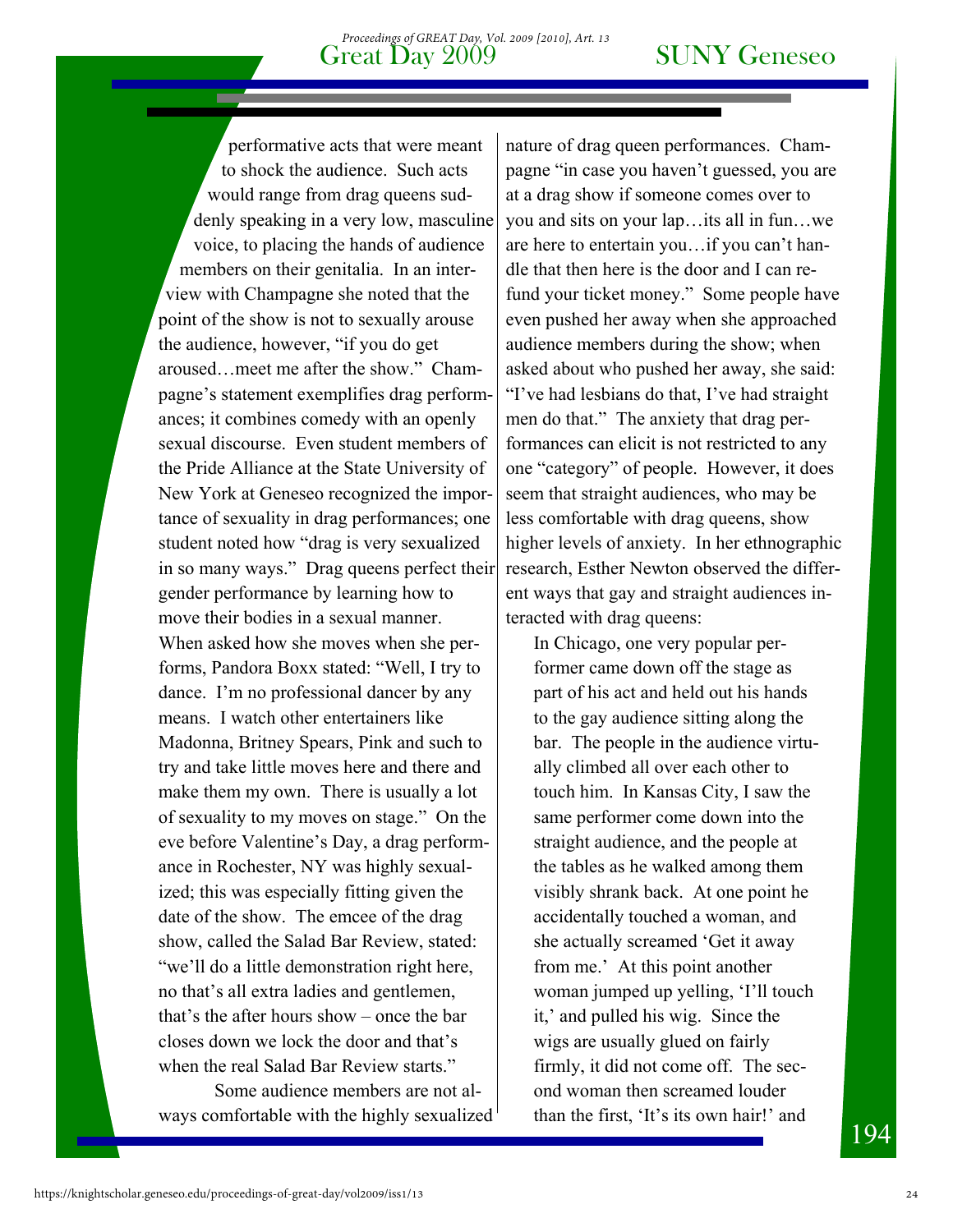jumped back (66).

Milla, a drag performer in Key West similarly asserted: "If you don't like the show, there's an escalator right there. If it's not turned on, just tell me, I'll help you down the stairs" (Drag Queens, 113). By making such statements, drag queens claim their space on the stage, and assert their dominance over audience members who may not be comfortable challenging traditional notions of gender and sexuality.

In addition, drag queens subvert traditional definitions of sexual identity by achieving the sexual arousal of heterosexual men in their performances. Champagne provided a specific example of when she was able to sexually arouse a heterosexual man at the request of his girlfriend: "I got down on my hands and knees…put the zipper in my mouth and got right up in his crotch and he was turning his head…he started to get hard…the girlfriend was taking pictures and laughing…it's fun because they [heterosexual men] get kinda embarrassed." Although not performing in drag at the time of this incident, Champagne also noted a time when she resisted male heteronormative culture when being bullied in high school: "the kid came out in the hallway and started saying shit to me…and I said what's wrong? You're girlfriend ain't blowing you the right way? You drop your fucking pants and I'll show you how to suck a cock…his mouth was gaped open and he couldn't say anything…I blew him kisses the rest of the day." During a show in Rochester, Samantha Vegas harassed a young heterosexual man celebrating a bachelor party by saying: "I bet you're

Irish…Oh, well does the top match the bottom [in reference to his red hair]?" Samantha then proceeded to call him "Ben-Gay" and asked him to "Ben-Dover." The other men in the bachelor party were very nervous to approach the drag queen. However, Samantha Vegas told Ben that if he took off his shirt she would show him her breasts. She then preceded to hand him one of her fake breasts and put it under his shirt. In doing so, she confused the gender identity of the male, heterosexual audience member. Joe, another heterosexual male member of the party was reluctant to approach the stage when called upon. Samantha Vegas then cried out: "I bet you take it like a man but scream like a woman." At one point in the performance, the bachelor's friends told him to "just back down." Samantha Vegas then questioned why his friends didn't want him to get married: "Do you have a crush on him? I bet you're so far in the closet that you can't even find the door." She then picked out one of the party members who was hiding in a corner and asked him to come and stage and dance to the music. Surprisingly, when on stage he took off his shirt, danced, and thrust his behind at Joe; he proceeded to take off his pants and lowered his boxers, and even received tips. Rupp and Taylor also observed that drag queens in Key West badger straight male audience members: "Although the drag queens appreciate their straight audiences, Kylie also says, 'straight people don't know how much gay people love to see us make fun of them.' The gay men in the audience enjoy, as one said the drag queens 'get some guy up there trying to take his shorts off and things like that. Especially because they always get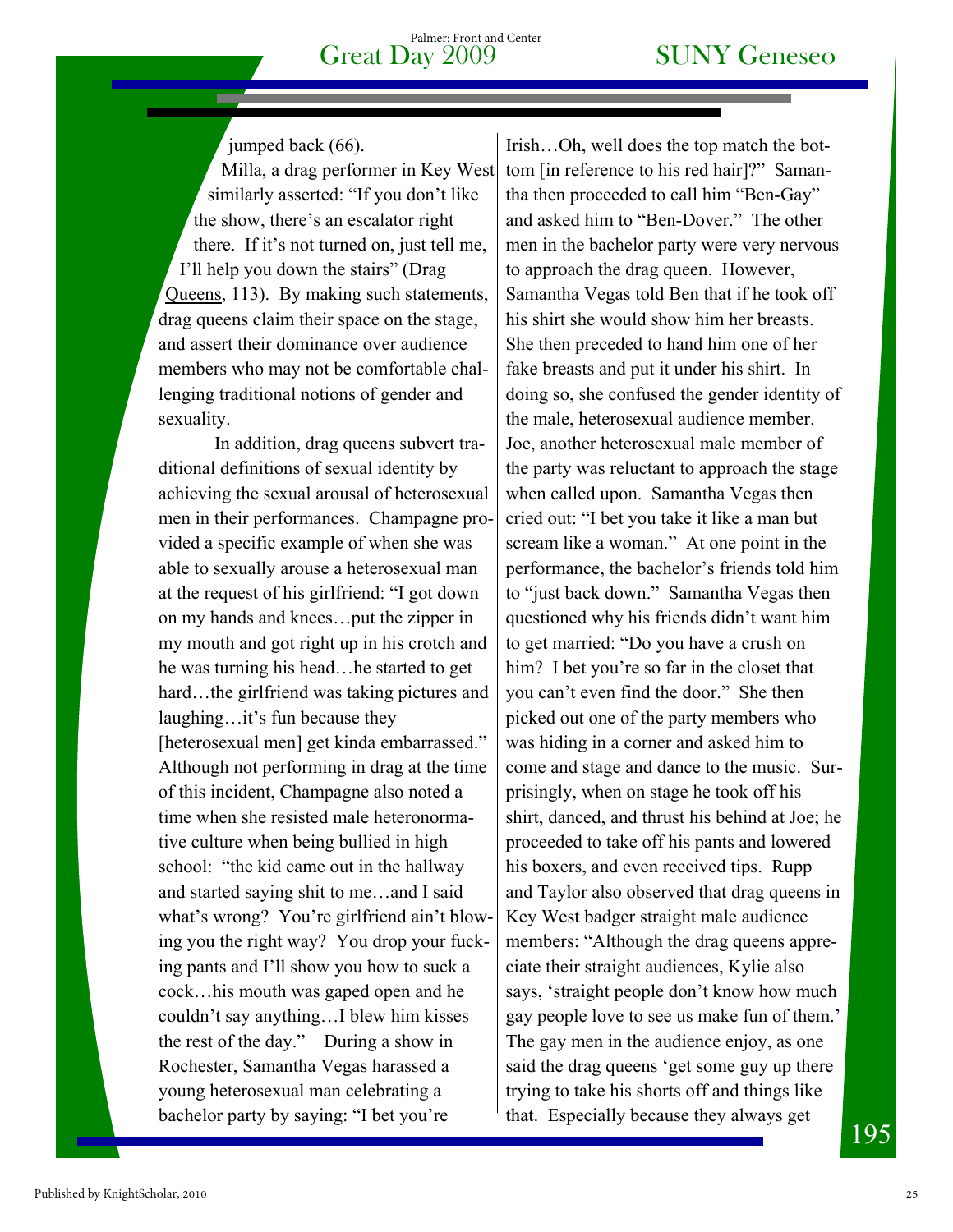the straight boys up there to do that.' Another gay man commented, 'I mean, I love it when they hassle straight men" (Drag Queens, 191). A specific ethnographic event highlighted for Rupp and Taylor the centrality of fighting male heteronormative structures in their performances: "Kylie pours right from the bottle into volunteers' mouths, making comparisons to fellatio. When the straight man gags, Kylie gives him grief: 'God. And I bet you beg her to suck it until you come. Maybe now you understand why she doesn't want to swallow.' In this way, they express anti-male sentiments and critique male domination of women. There's a lot of hostility in the show directed at straight men" (Drag Queens, 134). Esther Newton argues that by celebrating their "gayness," drag queens can invert the traditional social structure in which something that is "so gay" becomes something positive, not negative:

The drag queen symbolizes an open declaration, even celebration, of homosexuality. The drag queen says for his gay audience, who cannot say it, 'I'm gay, I don't' care who knows it; the straight world be damned.' 'Live' impersonators whom I saw working in gay bars almost invariably 'put down' any obvious heterosexuals who happened in, to the great satisfaction of the gay audience (Mother Camp, 64).

In fact, drag queens can use their skills as comediennes to oppose dominant heterosexual systems. In her fieldwork, Newton observed this first-hand:

The performer was attempting to talk

to a lady in the audience whom I could not see, and referred to her date as 'that fat man you're with.' The man shot back, 'We'd get along a lot better if you'd address me as sir.' This obviously angered Tris [drag queen], who retorted, 'You paid a dollar to come in here and watch me; you'd better believe I wouldn't pay a dime to watch you roast in hell.' The man wouldn't give up, but repeated his demand, where upon Tris replied with elaborate sarcasm in his voice, 'Sir…?' I'm more sir than you'll ever be, and twice the broad you'll ever pick up.' This drew a laugh from the audience and silenced the man (Mother Camp, 66).

Drag queens also harass heterosexual women in many of their performances. McNeal notes that one reason for this is that drag queens, who are most often gay men, are often perceived as vying for the sexual attention of masculine men, as are heterosexual women. He also asserts that: "If the drag queen – or male homosexual – manages to beat women at the glamour game, then s/ he has at least momentarily outwitted one aspect of the cultural model of compulsory heterosexuality" (359). During fieldwork, there were several times when drag queens would bring heterosexual female audience members into their performances. During one drag performance in Rochester, I witnessed two separate heterosexual women both turning fifty years old on the same night. One of the women was asked by a drag queen to "de-boxer" a "straight" young man in the bathroom. She was followed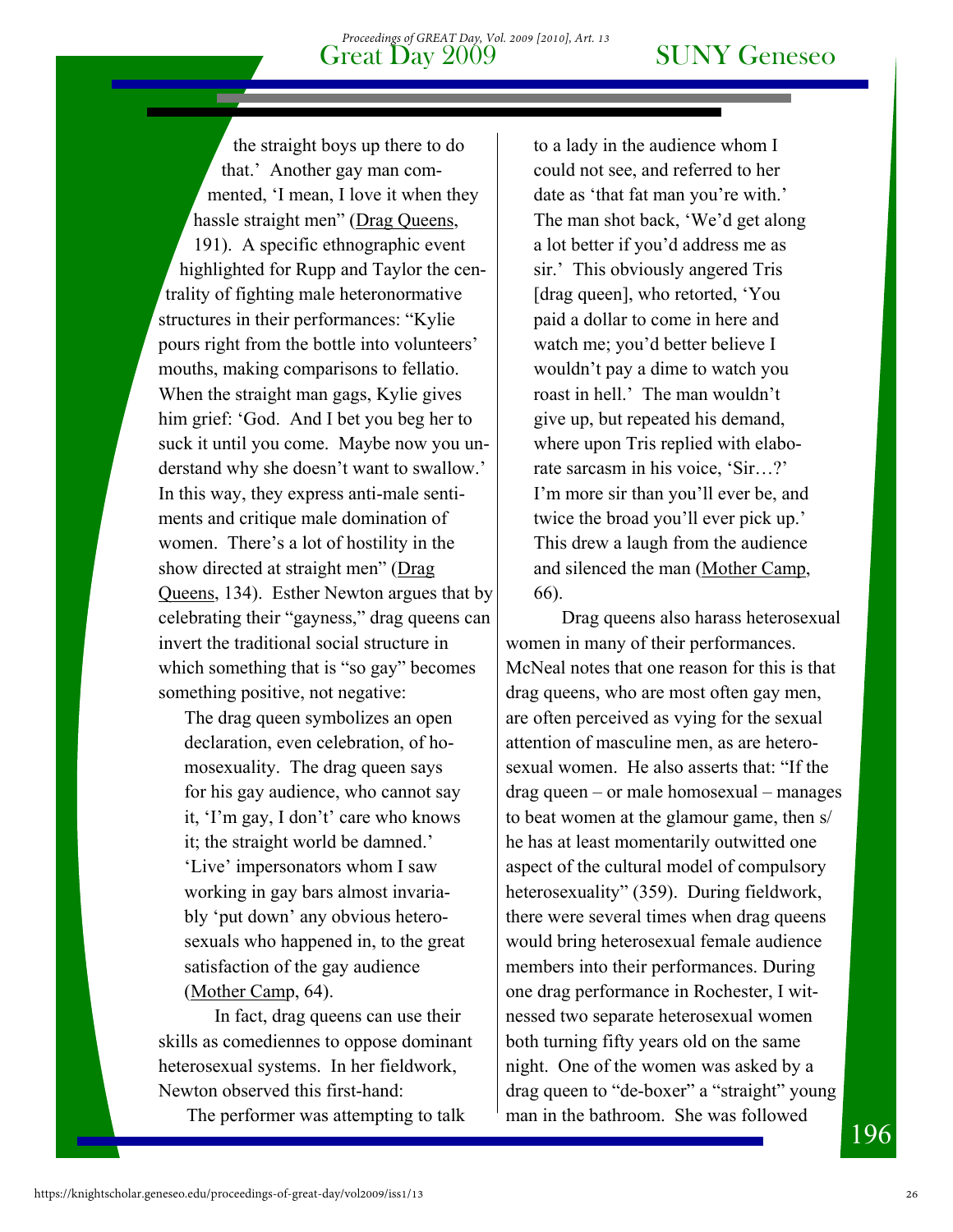into the bathroom with this young man, where she proceeded to take off his pants. The other woman, highly intoxicated, was brought on stage where she danced provocatively with the drag queen. On another date two heterosexual female audience members were harassed by the drag queen emcee who asked if this was their first time attending a drag performance. Upon confirmation, the drag queen asked the woman why they were holding on to their jackets and purses, and if they were too afraid [of a queer space] to bring them to coat check.

In general, drag performances confuse the sexualized identities of audience members themselves because they often combine "sex acts that are outside their category of gender and sexual preference" (Drag Queens, 136). For example, in Rupp and Taylor's study, both lesbians and heterosexual women were sexually attracted to the drag queens in their study: "obviously, people have different responses to the girls, but it is noticeable that women, both straight and lesbian, tended to talk about their attraction to those…who look most like women in drag" (Drag Queens, 193).

# *Theatricality of Drag*

The performative aspect of drag shows begs for an anthropological analysis; indeed, it too is bounded by specific norms and rules that determine when and who can perform on stage. From my fieldwork experience, specific lighting and musical signs are used to cue the audience that a show is about to begin. Curtains and doors block off the "sacred" space in which the performers transform into queens and the "profane" space of the bar and dance floor. McNeal

describes the sacred space as a "circumscribed arena that provides a privileged window into the psychic realities of gay men, even though they are – for dynamically defensive reasons – unaware of the conflicts and ambivalences expressed in that forum" (366). One must note that the stage is only sacred during the drag performances; between or before and after acts the stage can be used as a space for resting, dancing, or occasionally, stripping. Thus the conception of a sacred or profane space is not simply limited to place, but time as well.

Drag queens inhabit a liminal space in their performances; they are, in the words of Victor Turner, "betwixt and between." Turner argues: "liminal entities are neither here nor there; they are betwixt and between the positions assigned and arranged by law, custom, convention, and ceremonial. As such, their ambiguous and indeterminate attributes are expressed by a rich variety of symbols in the many societies that ritualize social and cultural transitions. Thus, liminality is frequently likened to death, to being in the womb, to invisibility, to darkness, to bisexuality, to the wilderness, and to an eclipse of the sun or moon" (Ritual Process, 95). Drag queens are not necessarily "male," nor are they "female." Similarly, they inhabit a space in which individuals are allowed to explore, and challenge the confines of their gender. This is both a powerful place and a dangerous place. It is within this space that they challenge the status quo.

In her ethnography Mother Camp, Esther Newton notes that: "In fact the distinguishing characteristic of drag… is its group character; all drag, whether formal, informal, or professional, as a theatrical structure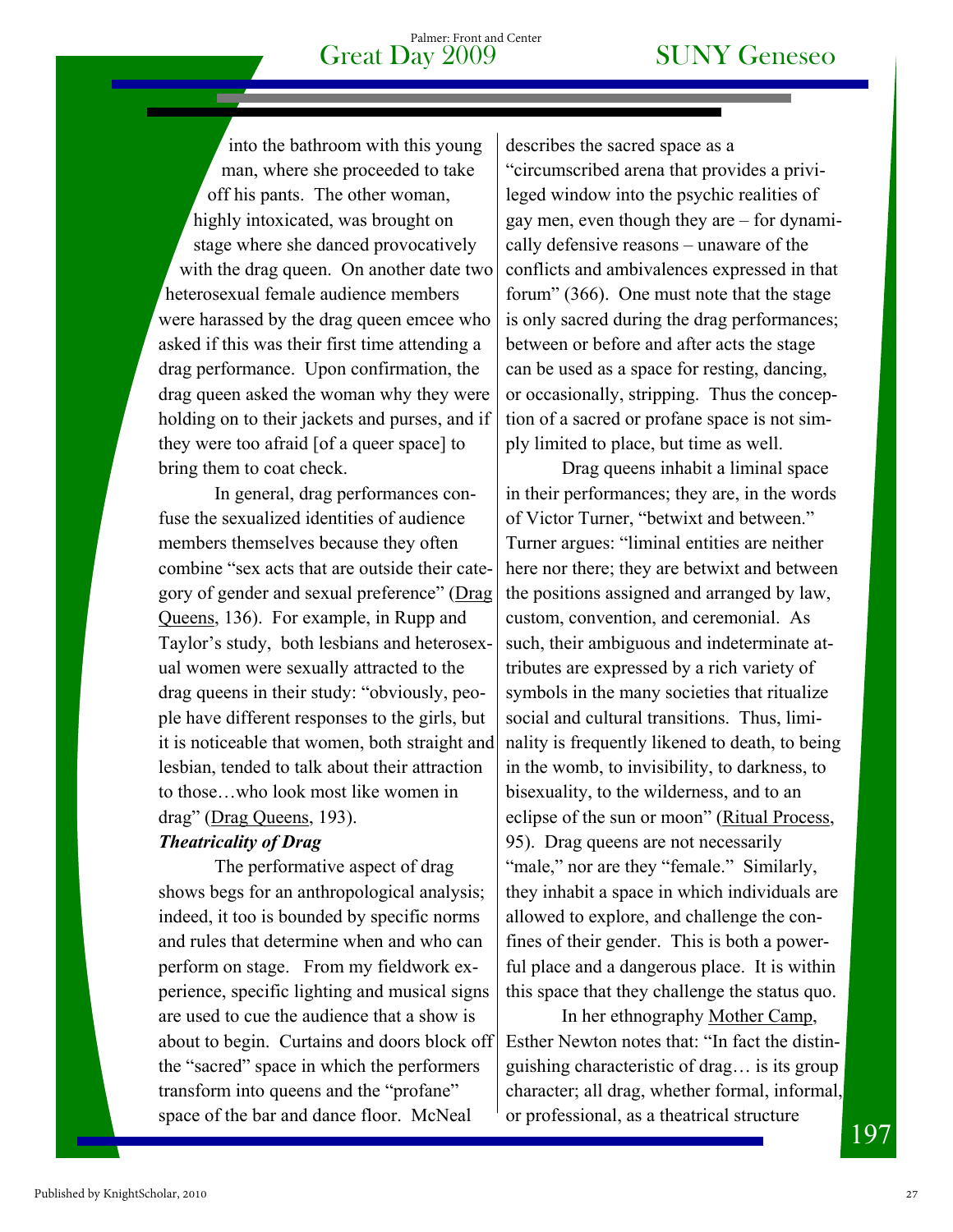style. There is no drag without an actor and his audience, and there is no drag without drama (or theatricality)" (37). As an artistic endeavor, drag performances require queens to have a solid command of the stage, and by extension, of the audience. In their article, Rupp and Taylor note the affinity that many drag queens have to the theater: "Being a drag queen also means embracing a theatrical identity, and many of them have background in theater. Scabola has been involved in theater since elementary school and always loved it…Although for Milla being a drag queen is more profound, she also identifies as a performer. She, too, was in theater groups from a young age. What she loves is being able to use her feelings, to evoke the pain and anger and love that audience members have felt in their own lives… R.V. had been in professional summer stock theater as a boy…Inga has been in the theater since she was ten, and she, too, loves performing." ("Chicks with Dicks", 123). In my interview with Rob (who performs as Champagne in Schenectady, New York), he made it clear that his experience with the theater in high school made him more comfortable performing on stage in drag: "with acting in high school and everything we had to do classes in watching people and studying their mannerisms." Champagne also stated that "I was involved in drama in high school and I looked at it as an acting role… Rob was always the shy person where if I was Champagne I could say anything I want to." Experience within the theater allows drag queens to get into and develop a persona, a topic that will be examined in the following section. Taylor and Rupp found

that the majority of the drag queens that they studied in Key West also had familiarity with the theater: "With their theatrical experience, the drag queens engage in street theater – both in the cabaret and literally on the streets - in a way that brings their work into alignment with their identity politics" ("Chicks with Dicks", 125). In their ethnography, Taylor and Rupp also note that many drag queens became familiar with using makeup through their theater experience (Drag Queens, 13). One student in the PRIDE focus group noted that the collectivity found among a group of drag queens is to be expected, as it mirrors the experience of many who are a part of a theatrical cast: "any performance, any group that you're seeing everyday you're going to have that sisterhood." Drag queens tend to be very critical of their work. After all, for most of them performing is an economic activity, and better performances mean better tips. Champagne noted that: "I'll like have a videotape and come back home that night and I'll watch the show…I've very critical of my own performances" and stated that she treated drag "like a career."

By attending amateur drag performances in Rochester, I learned to appreciate the artistic and performative talent of professional drag queens. Often amateurs are not self-confident enough to act as professionals, and will occasionally forget to or mess-up their lip-synching. Berkowitz notes that "amateur drag queens have limited status and are the ones subject to the most overt discrimination by their gay peers. Although it was at this amateur bar that we witnessed the most interactions between the drag queens and mainstream gay men, much of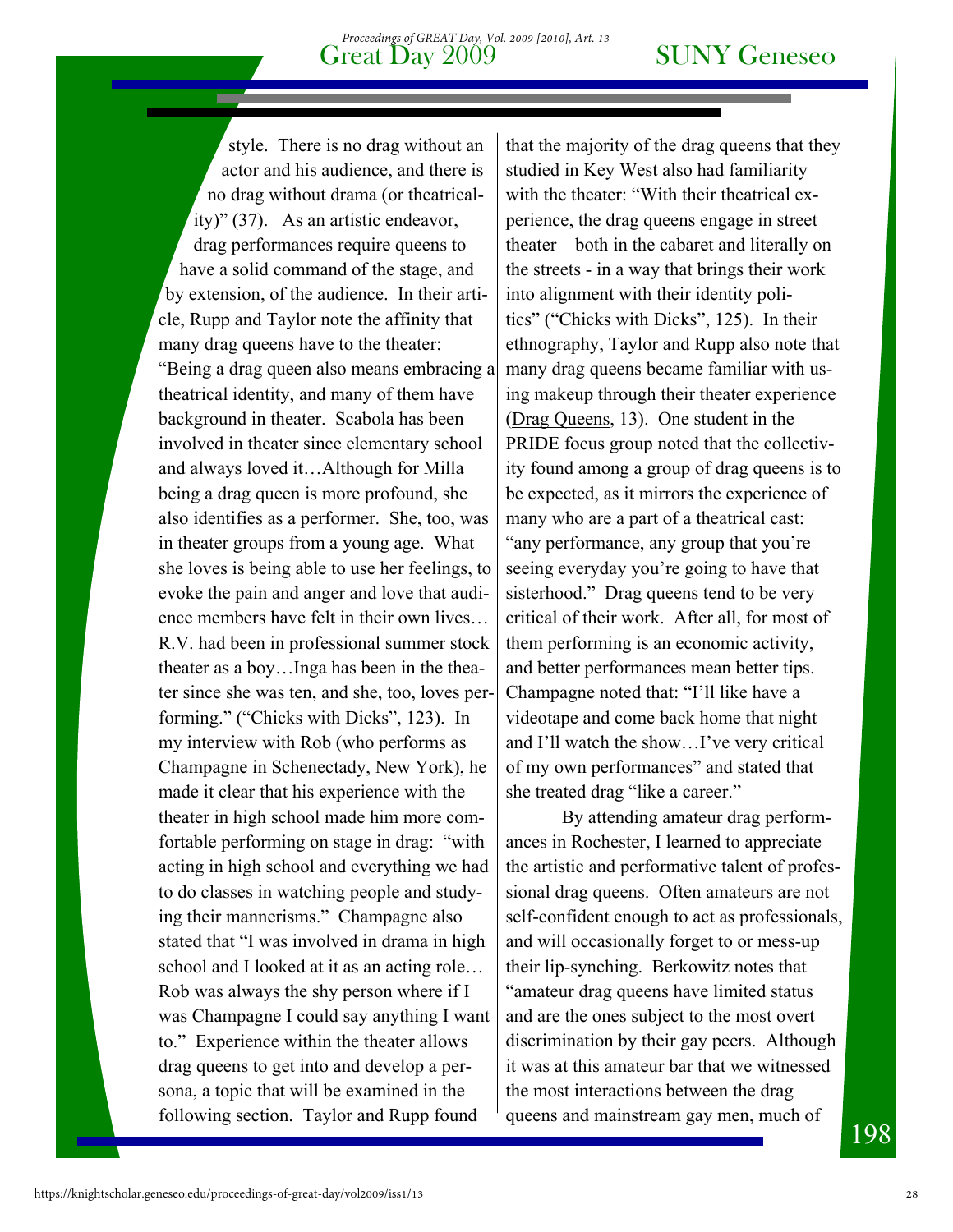this contact was characterized by disrespect and vulgarity, rather than appreciation" (29).

There are specific theatrical performances that are common throughout different drag queen performances in the United States. From my fieldwork, I have noticed that a common line for drag queens to use to start a show is "the more you drink the prettier we look." Ambrosia Salad, an emcee drag queen at a gay bar in Rochester called this the "rule number one." Champagne said that she used the same saying: "I made the announcement: 'the more you drink the prettier we look' so of course everyone is running up to that bar."

# *Forging A New Persona*

Drag queens create persona(s) from which to express themselves as femalebodied. Professional performers cling to a specific persona as a way of making themselves identifiable to returning audience members. Indeed, Pandora Boxx argues that "If you don't have some sort of personae, then you are not an entertainer." The line between the drag queen's everyday self and their drag persona, however, often becomes blurred. Roger claims that his persona, Champagne, was very different from him. Champagne was confident, whereas he was shy; Champagne was bold, whereas he was calm. However, with time he has found that both sides of his life (Roger and Champagne) have learned from one another, and have in many ways merged into one being: "Rob and Champagne have slowly morphed or learned from one another." Taylor and Rupp recorded similar experiences in Key West: "This theatrical identity involves, just as in traditional theater, taking on a new per-

sona. 'Sushi is different than Gary,' says Sushi. Even Margo, who became a drag queen late in life, describes David as 'an entirely different person' from Margo, although 'now they are coming together more and more" ("Chicks with Dicks", 124). Drag personas are highly dramatized, and are representative of an extremely sexuallycharged female body. In his analysis of gay male culture in New York City just after the turn of the  $20<sup>th</sup>$  Century, Chauncey notes that the self-identified "fairies" would speak, move, and gesture like prostitutes, whether they were selling themselves or not. Similarly, Taylor and Rupp note that the drag queens they observed in Key West like to "hassle the straight men." "If some of this behavior sounds masculine, they view it more as 'acting like hookers,' deploying the kind of sexual aggressiveness of female prostitutes" ("Chicks with Dicks", 124).

The creation of a persona can have a very real psychological effect upon a performer. Champagne noted a shy male friend who went out in drag on Halloween (which is, of course, a holiday during which all Americans play with new roles and personas), and "as soon as he had the body suit on…he was like a totally different person… you would never know that it was him inside that costume." Indeed, many drag queens note how their performances can be, in Champagne's words: "kind of liberating… there's a sense of freedom…you're still the same person but you have a sense of freedom." Pandora Boxx has also found drag performance to be a positive experience: "Drag can give you a sense of empowerment. All eyes are on you for the brief moment on stage and to see that you've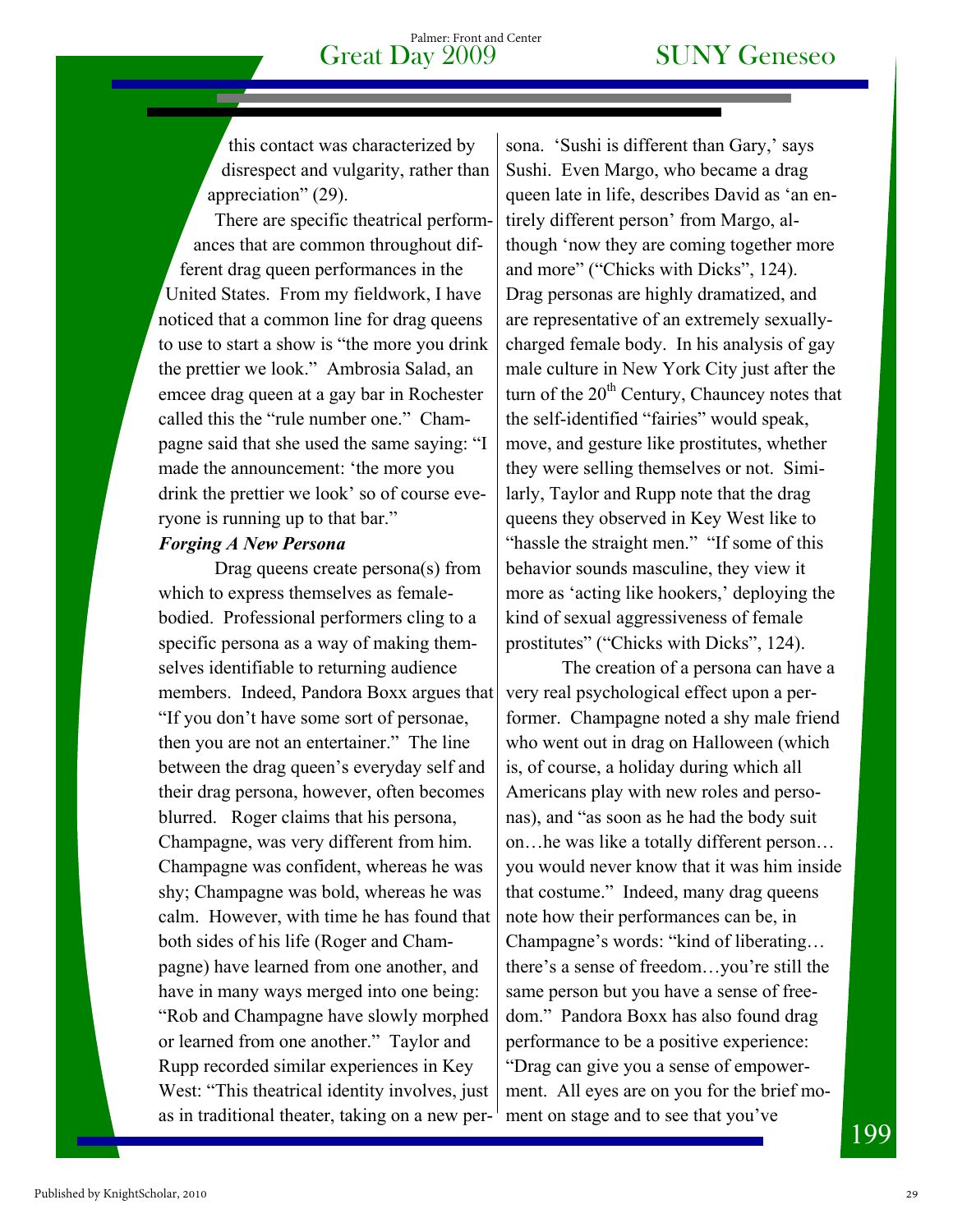affected people, even in a small way, can really be truly powerful." Champagne also asserted that her persona has taught her: "not to take any crap form anybody…if you can't love yourself, how are you gonna love somebody else?"

Drag queen personas, it then seems, have the ability to increase self-confidence and self-respect in ways perhaps unattainable for gay men living in a homophobic world. Analyzing the human mind however, is not what anthropological analysis is bestsuited for, and I would leave this interpretation up to the psychologists, even given their problematic relationship with the queer community in America.

*Globalizing Identities and Drag Culture* Ted Lewellen, among many other contemporary cultural anthropologists, stresses the importance of understanding processes related to globalization in order to contextualize ethnographic studies. He states: "The subjects of anthropological globalization studies are less likely to be communities or cultures than translocalities, border zones, migrations, diasporas, commodity chains, transnational corporations, foreign aid agencies, tourists, refugees, cyberspace, the influences of television and other communications media, the international processes of science or commercialized art" (57). One of the most important conclusions that can be drawn from globalization studies is that individual actors are not simply helpless victims of Westernization, but interact with technological processes to achieve personal agency. Drag performers are no different, and with the growing importance of videosharing websites such as www.youtube.com

and social networking websites such as www.facebook.com and www.myspace.com, it is clear that they are creating identities that exist as mutable beings in cyberspace.

As professional drag queens, these performers use the internet to advertise their personas and exhibit their work. On the video sharing website YouTube, this can be easily done by creating a username profile that holds videos of a single performer to be linked to one another. Drag performances from a specific contest, such as Miss Syracuse or Miss Rochester are also posted online and threaded to one another on the related videos link. This allows viewers to go from one drag video to another, shifting between performers or looking at the varied performances of a single performer. Most of the drag queens that I observed in Rochester had pages on Myspace, although I was unable to find their pages on Facebook. Champagne asserts that Myspace is "better in some aspects." The drag queens on Myspace featured images of them with audience members and fellow queens. Their pages were also quite political, with at least one drag queen posting an image used in Barack Obama's presidential campaign that featured a rainbow with the words "Obama Pride." Miss Darienne Lake featured her picture dressed as Sarah Palin as her profile picture. Myspace pages can also be used to legitimize the person who performs in drag as a "normal," educated American. For example, Samantha Vegas notes that she holds a Master's degree in biomedical engineering from the University of Massachussetts – Boston, and both Ambrosia Salad and Pandora Boxx define themselves as a "college graduate."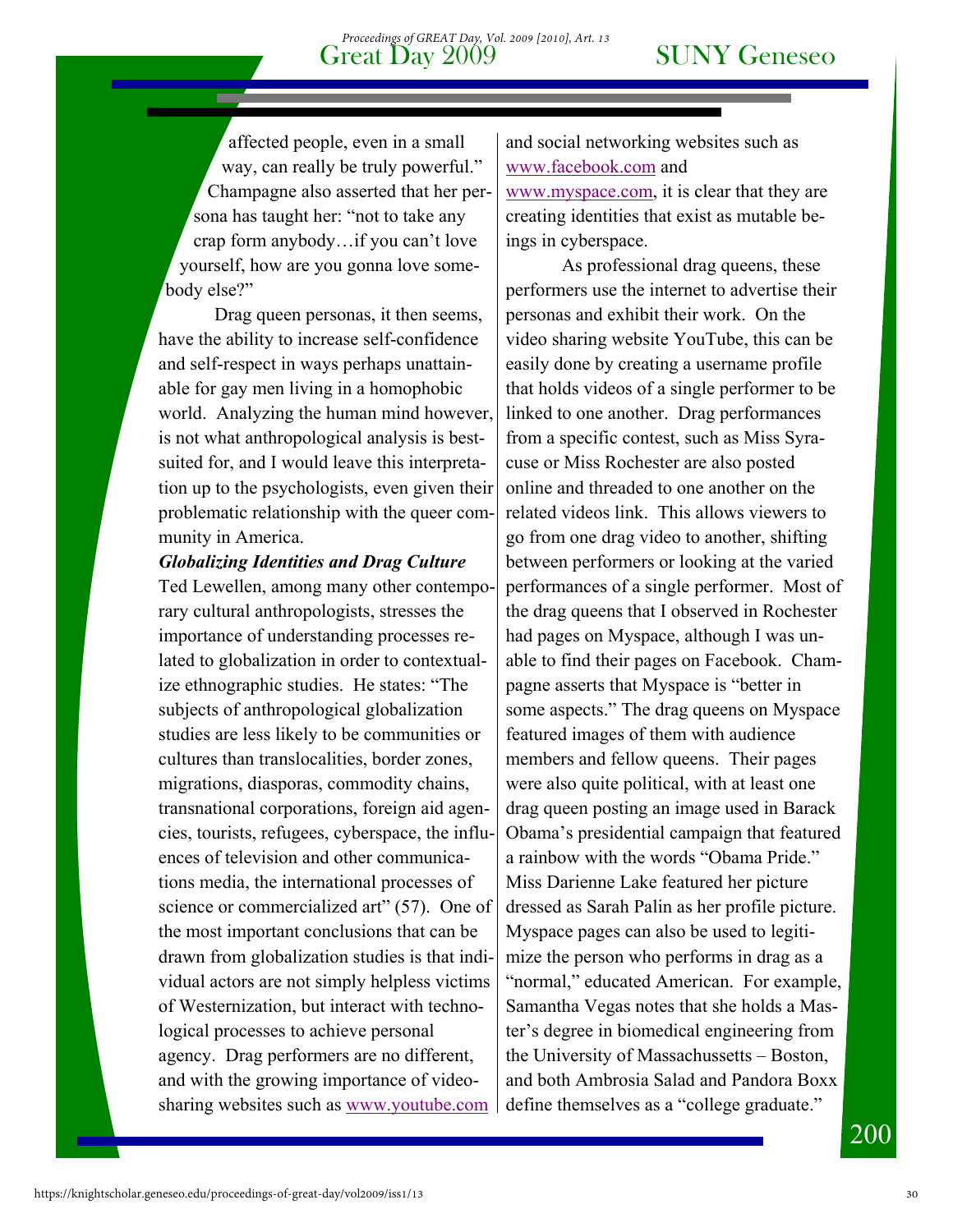Facebook has several groups devoted to drag queens, including "Drag Queens Rock My Socks Off," through which I met my informant, Champagne. The group, as of May 12, 2009 has 953 members, with 12 different discussion topics, 145 wall posts, 497 posted pictures, and six posted videos.

As cyberspace continues to become an increasingly important aspect of American culture in particular, drag queens will probably continue to use the internet to sell their personas and showcase their work. Any dynamic, contemporary study of drag queens, or any other identity group that transcends political boundaries, is incomplete then without an analysis of this performance space as well.

# *Conclusion*

 The very nature of drag performance is one of illusion. Indeed, on some level all male-bodied drag queens do attempt to make the audience believe that they are biologically female. As Goffman asserts: "When an individual plays a part he implicitly requests his observers to take seriously the impression that is fostered before them" (28). Drag queens do just that. In addition, drag queens tend to portray American women in a highly exaggerated manner, in part as a way of critiquing the clearly defined gender roles in American culture. It is important to note, however, that the performances of drag queens are very ambiguous within themselves; without soliciting information from the performer, one can never be sure if the individual is truly male-bodied or femalebodied. In fact, the power of the performance rests upon the fact that the audience may not be able to definitively identify the

biological facts of the performers. Certainly in this new technological age where body modification, including gender reassignment surgery, is not unknown, it becomes difficult to define what exactly is "male-bodied" and what is "female-bodied" in the first place. These elements of illusion, parody, satire and ambiguity, make it very difficult to draw any concrete conclusions from my study of drag queens in contemporary American culture. Yes, drag queens challenge gender norms and act as agents of resistance by putting forth a new kind of *public transcript*; at the same time, however, a paradox remains in that they often reproduce the same stereotypical performances of women that American society has formed. Gluckman would argue that by showing an extreme femininity on stage, drag queens reinforce, not subvert, the gender dichotomy. Such arguments do not acknowledge the fact that drag queens are themselves, a particular category, and community, of individuals who create their own social norms, and therefore impose boundaries on their own members' performances.

What does the future hold for drag queens in American culture? Without prompt, Champagne stated: "I don't think that drag queens' or drag kings' history are quite yet done because their still gonna play an important part in the future – what future? I don't know yet but I think that it's going to be part of our society." Rupp and Taylor share an optimistic perspective by suggesting that "drag can serve as a catalyst for changes in values, ideas, and identities in twenty-first century American society" (Drag Queens, 6). With new identities evolving in the LGBTIQ community such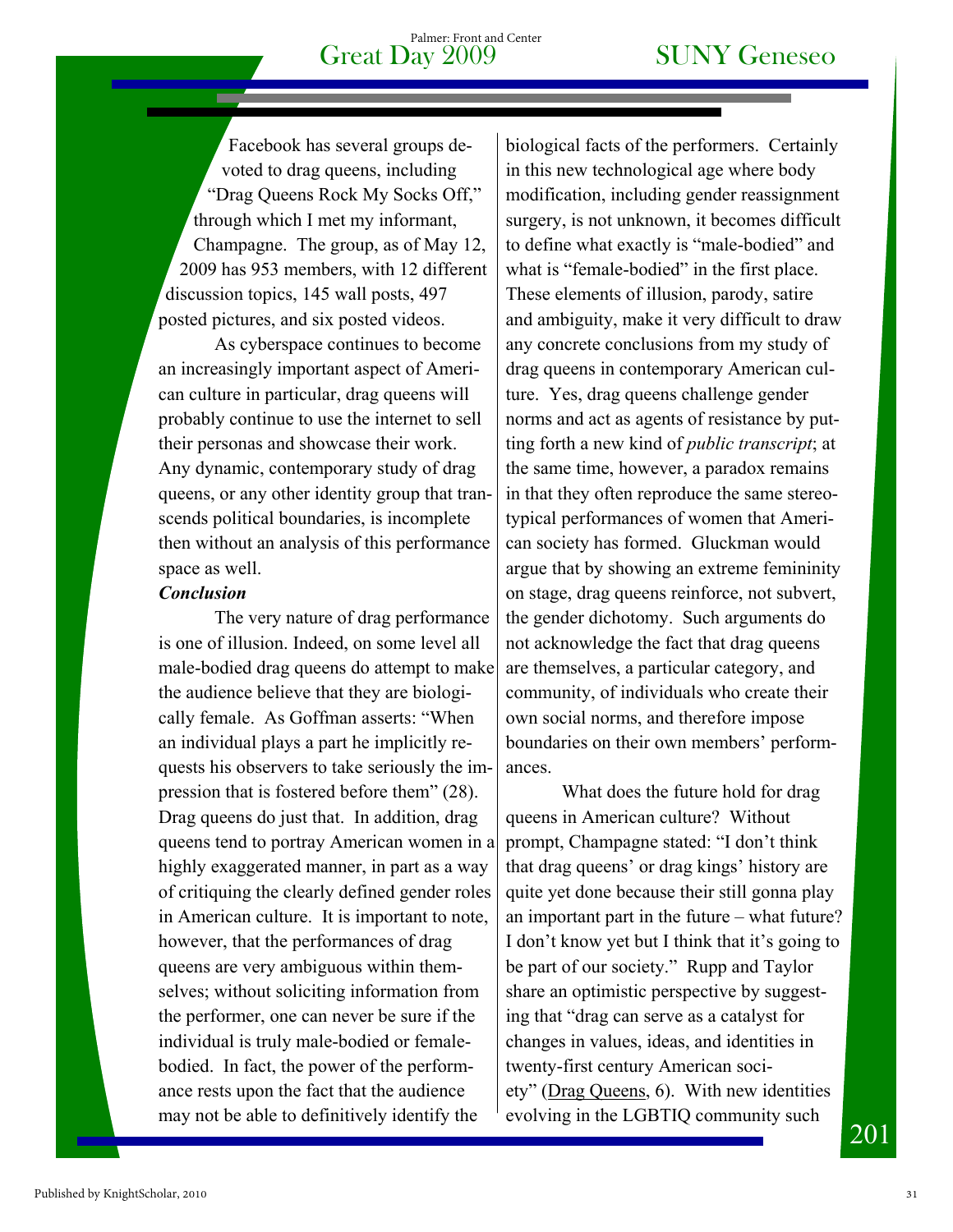as "genderqueer" and

"androgynous," as well as practices such as "genderfucking," drag performances highlight the importance of gender-bending in queer communities in American culture. Overall, however, drag queens reveal the hidden truth that all Americans, especially those who identify as heterosexual and "gender normative," are putting on a gendered performance at all times and in all spaces. Indeed, we are all performing in drag.

# *Reflections*

As a queer student of anthropology, my study of drag queens in American culture has given me the opportunity to act as a native anthropologist and study those within my own community. Unlike queer anthropologists who study in "mainstream" cultures or focus on non-queer topics, such as many of those described in the groundbreaking text Out in the Field (edited by Ellen Lewin and William Leap), I easily maneuvered between the queer, or native community and academic anthropological community, both of which have their own culture, and thus their own norms, values, and beliefs.

From this unique vantage point, I have attempted to interpret drag queen performances from the objective, analytical perspective of an anthropologist **and** from the subjective, emotional perspective of a queer American. The harmony of these two perspectives has deepened this experience, and if nothing else, calls out for more native anthropology to be conducted. Unfortunately, many within the discipline see native anthropologists as "trapped" within their own community, making them unable to impartially

analyze it. I ask, with both membership in a community and "objective" training in anthropological theory and methodology, who is better suited to represent a culture than a native anthropologist? Given the postmodern concern that all anthropologists are simply bias-filled outside observers, caught in their own, often Western, worldview, native anthropologists can mediate between these two positions and provide new insights into the paradox of the emic and the etic views within the discipline.

More broadly, native anthropologists call into question many of the central dilemmas of the discipline: Who has the right, or the privilege, to speak for a given community or describe a given culture? Who should speak for whom? Whose interpretation is correct, or at least considered more authoritative, the anthropologist's or the native's? Or more critically, given the fluid nature of identities, what makes one a "native" and one an "anthropologist" in the first place? My study of drag queens on the American landscape reveals, if nothing else, that native anthropologists occupy a critical and unique space in anthropological inquiry.

# **Bibliography**

Berkowitz, Dana and Linda Belgrave and Robert A. Halberstein. "The Interaction of Drag Queens and Gay Men in Public and Private Spaces." Journal of Homosexuality 52.3 (2007): 11-32.

Blackman, Larry Lee. "Curriculum Review." September 21, 2008.

Butler, Judith. Bodies that Matter: On the Discursive Limits of "Sex". New York: Routledge, 1993.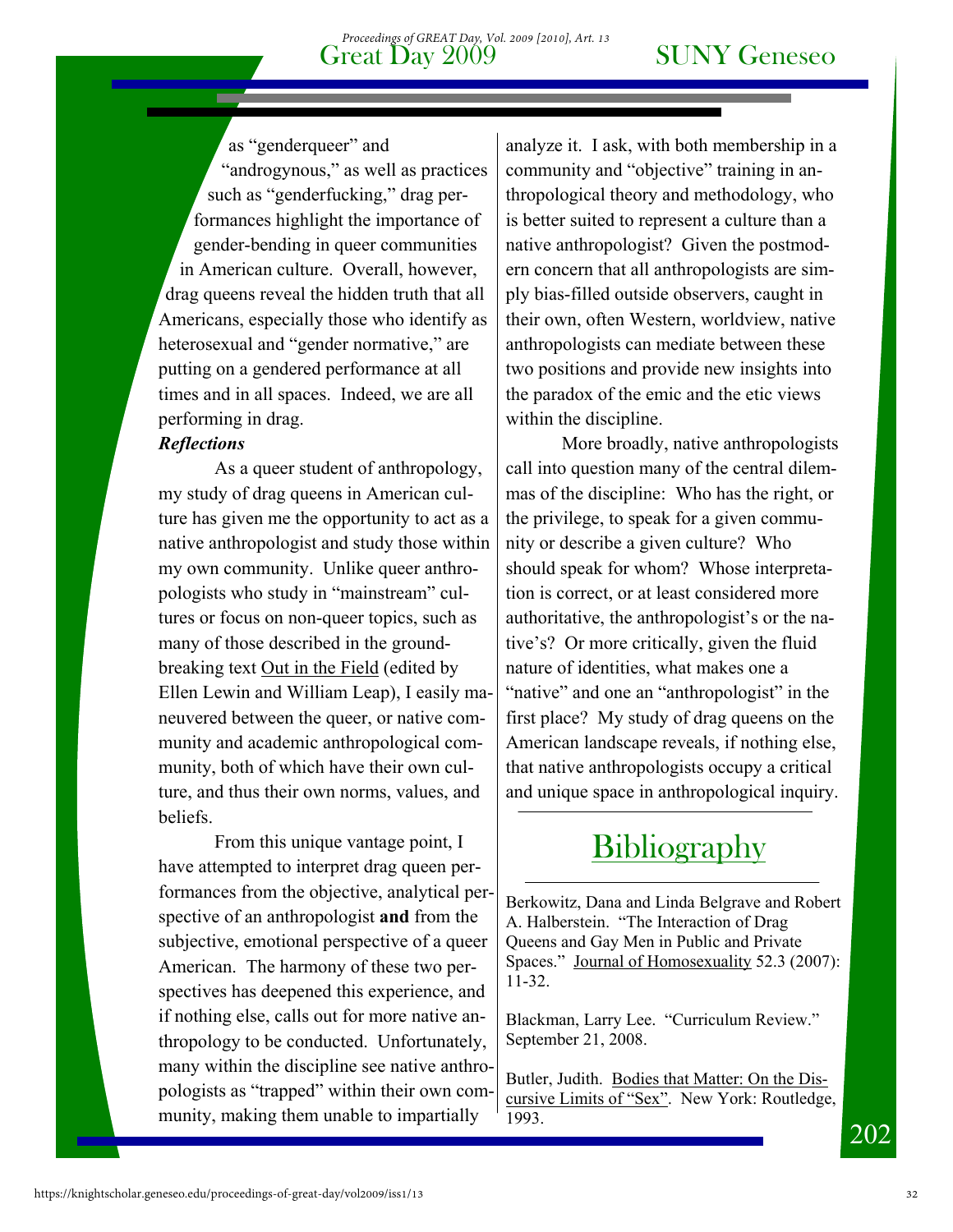ī

| ---. Gender Trouble: Feminism and<br>the Subversion of Identity. New<br>York: Routledge, 2006.                                                    | Lewin, Ellen, and William Leap, eds. Out in<br>the Field: Reflections of Lesbian and Gay<br>Anthropologists. Urbana, IL: University of<br>Illinois Press, 1996. |
|---------------------------------------------------------------------------------------------------------------------------------------------------|-----------------------------------------------------------------------------------------------------------------------------------------------------------------|
| Chauncey, George. Gay New York:                                                                                                                   | Livingston, Jennie and Paul Gibson and                                                                                                                          |
| Gender, Urban Culture, and the Making                                                                                                             | Jonathan Oppenheim. Paris is Burning.                                                                                                                           |
| of the Gay World: 1890-1940. New                                                                                                                  | Burbank, CA: Miramax Home Entertain-                                                                                                                            |
| York: Basic Books, 1994.                                                                                                                          | ment, 1990.                                                                                                                                                     |
| Cioffi, Marc. "Genesee Hall to Try Out                                                                                                            | Lyons, Beverley and Laura Sutherland.                                                                                                                           |
| Gender-Neutral Housing." Lamron. Febru-                                                                                                           | "The Razz: Katy Gets Holy Row From                                                                                                                              |
| ary 12, 2009, 1.                                                                                                                                  | Mum." Daily Record. August 18, 2008, pg.                                                                                                                        |
| Cleto, Fabio, ed. Camp: Queer Aesthetics                                                                                                          | 15.                                                                                                                                                             |
| and the Performing Subject : a Reader. Ann<br>Arbor, MI: University of Michigan Press,<br>1999.                                                   | McCullom, Rod. "How You Durrin'?" The<br>Advocate. 981: (March 2007).                                                                                           |
| Douglass, Mary. Purity and Danger: An<br>Analysis of Concepts of Pollution and Ta-<br>boo. London: Penguin Books, 1966.                           | McNeal, Keith E. "Behind the Make-Up:<br>Gender Ambivalence and the Double-Bind<br>of Gay Selfhood in Drag Performance."<br>Ethos 27.3 (1999): 344-378.         |
| Duberman, Martin B. Stonewall. New                                                                                                                | Newton, Esther. Cherry Grove Fire Island:                                                                                                                       |
| York: Plume, 1994.                                                                                                                                | Sixty Years in America's First Gay and Les-                                                                                                                     |
| Foucault, Michel. The History of Sexuality:                                                                                                       | bian Town. Boston: Beacon Press, 1993.                                                                                                                          |
| An Introduction. New York: Pantheon                                                                                                               | ---. Mother Camp: Female Impersonators in                                                                                                                       |
| Books, 1978.                                                                                                                                      | America. Englewood Cliffs, NJ: Prentice                                                                                                                         |
| Gluckman, Max. "The License in Ritual."                                                                                                           | Hall, 1972.                                                                                                                                                     |
| Custom and Conflict in Africa. Oxford,                                                                                                            | Paris is Burning. Dir. Jennie Livingston.                                                                                                                       |
| England: Basil Blackwell Press, 1970.                                                                                                             | 1990. Miramax Home Entertainment, 2005.                                                                                                                         |
| Goffman, Erving. The Presentation of Self                                                                                                         | "Queens of All Media." Narr. RuPaul. Ru                                                                                                                         |
| in Everyday Life. Garden City, NY: Dou-<br>bleday Press, 1959.<br>hooks, bell. Reel to Real: Race, Sex, and<br>Class at the Movies. New York, NY: | Paul's Drag Race. LOGO. 16 February<br>2009.                                                                                                                    |
| Routledge, 1996.<br>Lewellen, Ted C. The Anthropology of                                                                                          | Rupp, Leila and Verta Taylor. Drag Queens<br>at the 801 Cabaret. Chicago, IL: University<br>of Chicago Press, 2003.                                             |
| <b>Globalization: Cultural Anthropology Enters</b>                                                                                                | ---. "Chicks with Dicks, Men in Dresses:                                                                                                                        |
| the 21 <sup>st</sup> Century. Westport, CT: Greenwood                                                                                             | What It Means to Be a Drag Queen." Jour-                                                                                                                        |
| Press, 2002.                                                                                                                                      | nal of Homosexuality 46.3 (2004): 113-133.                                                                                                                      |